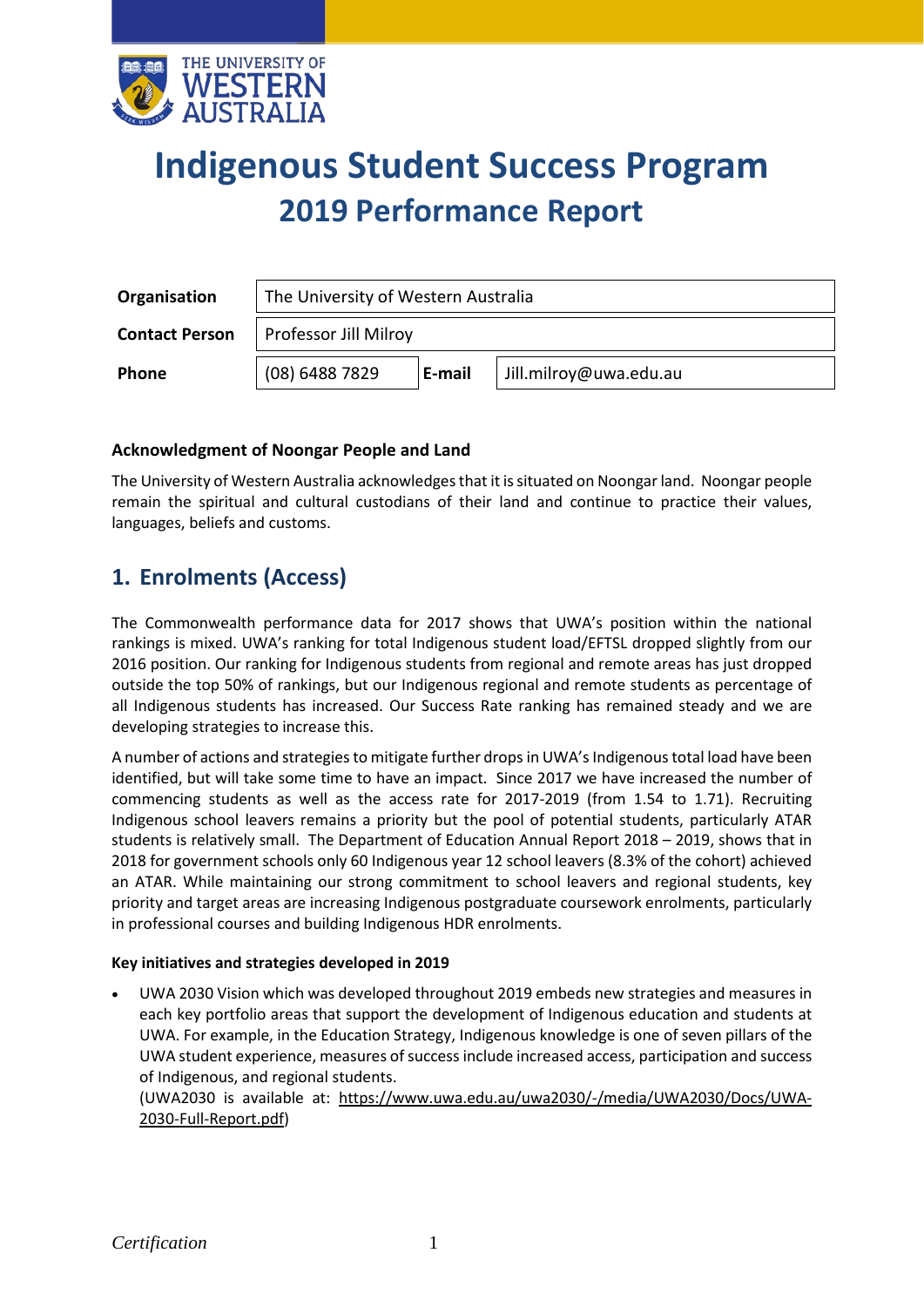- Development in 2019 of a new Coordinator Indigenous Students position within SIS (commenced January 2020) to review current outreach access and support programs and develop new strategies to increase success in these areas.
- Development of a joint WA universities' Business Summer School for Year 9 Indigenous students to increase access and enrolments in business and commerce. UWA hosted the inaugural summer school in January 2020.
- Projects to support Indigenous education and cultural competency including development of a UWA Cultural Heritage Plan and Cultural Mapping of UWA main campus by Noongar Elders, and development of formal Indigenous Intellectual property Protocols and Guidelines applicable across research, teaching and learning and community engagement (ongoing).

### **Access Strategies**

In 2019, 60% of Indigenous students enrolled in courses at Bachelor degree or above had gained entry through an Indigenous entry pathway or enabling course.

### **Direct Entry**

Indigenous students can access all UWA degrees through Indigenous specific entry programs provided by the School of Indigenous Studies (SIS) in partnership with Faculties, a range of mainstream alternative entry pathways, designated places in high ATAR entry courses and direct pathways into postgraduate professional degrees or an enabling course.

- Uni Entry Workshops provide culturally sensitive assessment and selection workshops that enable applicants to identify study pathways and commence degree or enabling courses at UWA. Regional students are fully supported with travel and accommodation to attend the workshops. Details at:<http://www.sis.uwa.edu.au/courses/uni-entry-workshops>
- The Indigenous Provisional Entry Scheme (ATAR) enables Indigenous school leavers, who have not achieved the required ATAR for entry to UWA degree courses, to receive an automatic adjustment of their ATAR and enrol in the degree of their choice.
- The Indigenous Provisional Entry Scheme (non-ATAR) enables Indigenous mature-aged and nonschool leaver applicants to enrol in undergraduate degrees on the basis of work experience and education achievements including TAFE and enabling courses.
- Indigenous students from designated schools and disadvantaged backgrounds can also choose to access UWA's mainstream entry pathways: Broadway, Fairway and UWay to enter degree studies. Details at: <https://study.uwa.edu.au/how-to-apply/admission-entry-pathways>
- The Bachelor of Philosophy (Honours), a research-orientated four-year degree for high achieving students has designated places for Indigenous students.
- Indigenous students have direct pathways and assured places in postgraduate professional degrees such as the Juris Doctor, Master of Professional Engineering, Doctor of Medicine, Doctor of Dental Medicine.

### **The Aboriginal Orientation Course (AOC)**

• The AOC is a key study pathway for Indigenous students who have not done ATAR/WACE or achieved the required ATAR for direct entry. The AOC prepares students for degree studies and is usually taken over two semesters. It includes science electives in physics, chemistry, maths and human biology, which enables AOC graduates to access all Bachelor degrees including science, and on completion proceed to postgraduate professional degrees in Law (JD), Medicine (MD), Dentistry (DMD) and Engineering (MPE). See:<http://www.sis.uwa.edu.au/courses/orientation>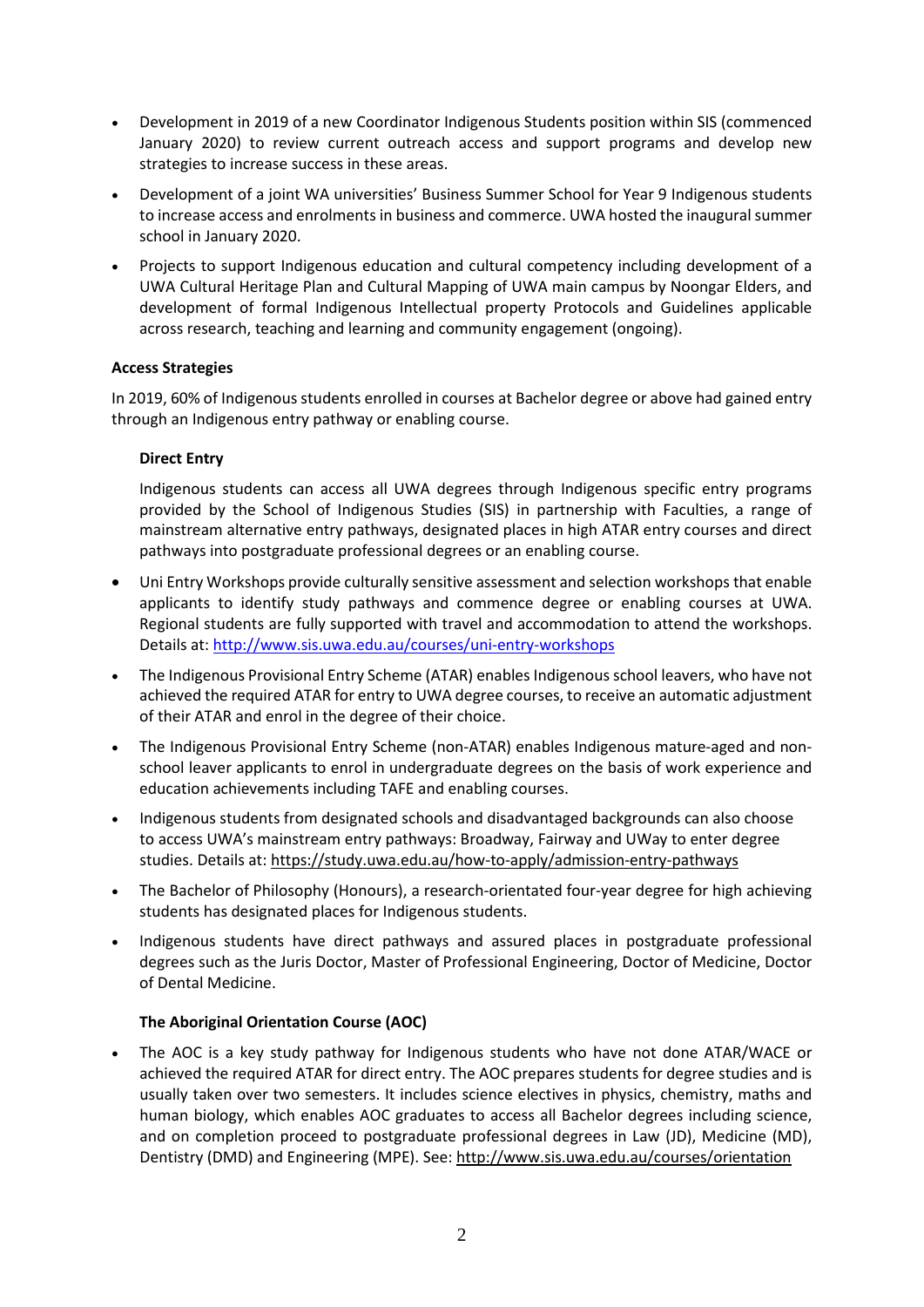• On average, around 30-40% of Indigenous students in degree courses at UWA have previously completed our enabling course. In 2019, 14 Indigenous AOC graduates (from 2018) enrolled in degree courses including the Bachelor of Science (majors in Marine Science and Engineering Science), the Bachelor of Arts (majors in Criminology, Law and Society, History and Psychology, and Employment and Workplace Relations) and in the Bachelor of Biomedical Science (majors in Neuroscience, Genetics, Pharmacology and Anatomy).

### **Outreach and transition**

The School of Indigenous Studies (SIS) and Aspire UWA offer a comprehensive and complementary range of programs for Indigenous students in Years 7-12 to connect to UWA, see university as an achievable goal, make informed study choices and succeed in their secondary studies. Both programs are well supported by Faculties and Schools, and are a long-term commitment to sustained change and Indigenous youth engagement.

SIS outreach programs operate state-wide to identify students early and build ongoing relationships throughout secondary studies. SIS works with State, Catholic and Independent schools and colleges throughout Western Australia, as well as in partnership with programs such as the Follow the Dream and Future Footprints programs. Aspire UWA works with 73 partner secondary schools and communities in the Kimberley, Pilbara, Mid-West, Gascoyne, Perth and Peel regions.

Most Indigenous students attend a combination of programs relevant to their year level or study and career interests. Integral to the success of the program is the involvement of Indigenous students from UWA, many of whom are recent school leavers themselves, and Indigenous graduates as role models, ambassadors, mentors and supervisors.

**SIS Outreach** offers the following programs designed specifically for Indigenous students:

- The Year 12 Indigenous Leadership Seminar is a 5-day residential program for Indigenous students (ATAR and non-ATAR) from metropolitan and regional schools in WA. Students learn about courses, entry requirements and pathways, experience the campus and consider residential college options. By engaging with other Indigenous Year 12s, current UWA Indigenous students and Indigenous graduates they are able to develop peer networks which support their transition to University. *In 2019, 42 Indigenous Year 12 students from 23 schools attended the Year 12 Leadership Seminar.*
- The WACE Revision Seminar provides Indigenous Year 11-12 ATAR-pathway students with specialist subject tuition and exam preparation techniques to increase their subject grades and potential for direct entry to UWA. All accommodation and travel costs are covered for regional students. *In 2019, 14 Indigenous Year 11-12 students from 11 schools attended the program.*
- The Indigenous Science, Health and Engineering Camp is a 5-day residential program for Indigenous students in Year 10 and 11 in metropolitan, regional and remote schools in WA. The program provides participants with a hands-on experience of science, engineering, medicine and technology to encourage students to continue with maths and science subjects, and increase interest and participation in STEM careers. *In 2019, 39 Indigenous Year 10 & 11 students, from 24 schools attended the Indigenous Science Camp.*
- Djinanginy ('Looking') Day for Indigenous Year 9 student was introduced in 2019 to inspire and motivate students towards tertiary education through a positive, welcoming and authentic university experience. The one-day program closely resembles university learning and life, with lecture-style sessions from a range of faculties, activities led by UWA Guild student clubs and Indigenous student mentors. *In 2019, 82 studentsin from 23 schools (predominantly metropolitan) attended 9 Djinanginy*.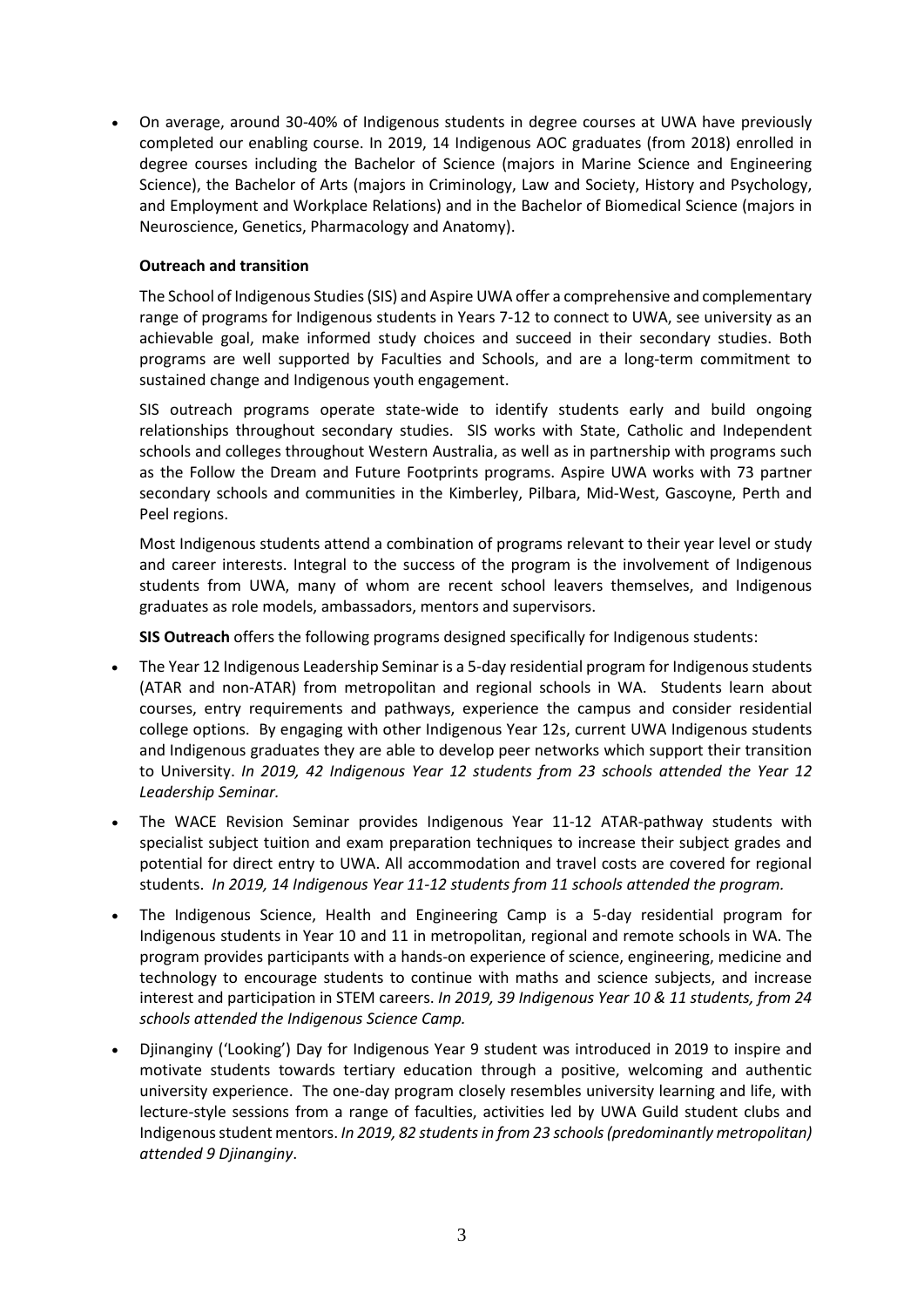- Year 8 Discovery Days on campus offer Indigenous students (metropolitan and regional students boarding in Perth) an introduction to the university environment through a diverse range of hands-on activities at faculties and schools on campus. *In 2019, 142 Indigenous students, from 28 schools, attended Discovery Days.*
- SIS coordinates visits to campus for Indigenous community and school groups including Follow the Dream Centres, and CAPS Coolgardie which visit annually. SIS also attends education expos and delivers presentation at school visits in Perth and regional areas. *Throughout 2019, 2006 Indigenous secondary students, 233 teaching staff, and 72 parents were directly engaged with outreach programs offered by UWA's School of Indigenous Studies.*

Further details on SIS outreach are available at: [https://study.uwa.edu.au/how-to](https://study.uwa.edu.au/how-to-apply/admission-entry-pathways/equity-outreach/aspire-uwa)[apply/admission-entry-pathways/equity-outreach/aspire-uwa](https://study.uwa.edu.au/how-to-apply/admission-entry-pathways/equity-outreach/aspire-uwa)

**Aspire UWA** targets a range of student cohorts including low SES, regional, first in family and Indigenous. In addition to Indigenous specific programs, Indigenous students can participate in Aspire UWA programs if they attend one of Aspire UWA's Partner Schools, which have some of the lowest transfer rates to higher education.

- Aspire visits school state-wide, holds residential camps for regional students and campus-based activities for Perth and Peel students.
- Aspire UWA offers six residential camps for Year 9 and Year 11 students from the Kimberley, Pilbara, Mid-West, Gascoyne with a total of 93 Indigenous students (28% of students) attending these camps in 2019.

Further details on Aspire are available at: [https://study.uwa.edu.au/how-to-apply/admission](https://study.uwa.edu.au/how-to-apply/admission-entry-pathways/equity-outreach/aspire-uwa)[entry-pathways/equity-outreach/aspire-uwa](https://study.uwa.edu.au/how-to-apply/admission-entry-pathways/equity-outreach/aspire-uwa)

### **Scholarships**

UWA offers approximately 38 categories of scholarships specifically to Indigenous students, including the following categories of ISSP Scholarships: Education Costs Scholarships, Accommodation Scholarships, Reward Scholarships and Achievement Scholarships. In addition to ISSP scholarships, UWA funds and administers a wide range of scholarships for Indigenous undergraduate and postgraduate students such as UWA Diversity and Merit Awards (valued at \$2,000), the UWA Indigenous Postgraduate Research Top-Up Scholarships (valued at \$10,000 pa) as well as philanthropic and industry scholarships such as the BHP Billiton Residential Scholarship. The value of the University scholarships ranges from \$500 to \$10,000; while the external donor scholarships value ranges from \$500 to \$50,000.

In 2019, UWA awarded a total of 223 ISSP Scholarships to 139 Indigenous students, including 87 Indigenous students (63%) from regional and remote areas. UWA awarded 65 UWA funded or administered scholarships to Indigenous students, with 43 Indigenous students (66%) being from regional and remote areas. In addition to this 53 Indigenous students at UWA were successful in being awarded external scholarships.

|               | <b>Education Costs</b> |     | Accommodation |     | Reward*      |     | <b>Total</b> |     |
|---------------|------------------------|-----|---------------|-----|--------------|-----|--------------|-----|
|               |                        | No. |               | No. |              | No. |              | No. |
| Enabling      | \$96,000.00            | 40  | \$15,000.00   | 6   |              |     | \$111,000.00 | 46  |
| Undergraduate | \$188,587.50           | 106 | \$73,184.00   | 19  | \$170,000.00 | 40  | \$431,771.50 | 165 |
| Post-graduate | \$17,044.50            | 8   | \$13,412.00   | 4   |              |     | \$30,456.50  | 12  |

**Table 1: ISSP Scholarships - breakdown of 2019 payments**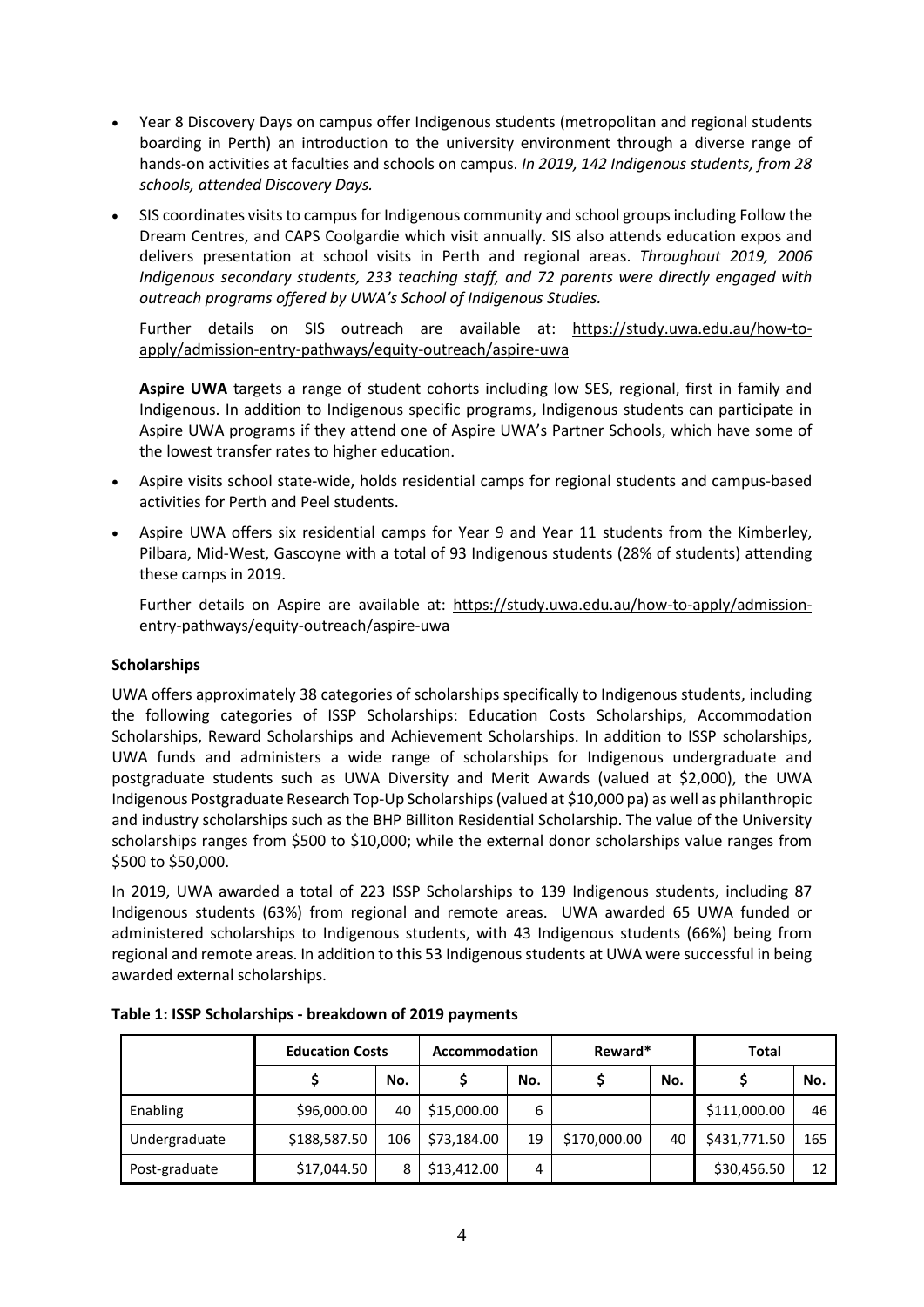| Other |              |     |             |    |              |    |              |     |
|-------|--------------|-----|-------------|----|--------------|----|--------------|-----|
| Total | \$301,632.00 | 154 | \$99,096.00 | 29 | \$170,000.00 | 40 | \$573,228.00 | 223 |

*\*Includes Achievement Scholarships.*

- a) Number of enabling Indigenous students that received any form of ISSP scholarship: 37
- b) Number of undergraduate Indigenous students that received any form of ISSP scholarship: 94
- c) Number of post-graduate Indigenous students that received any form of ISSP scholarship: 8
- d) Number of other students that received any form of ISSP scholarship: Nil
- e) Total number of Indigenous students that received any form of ISSP scholarship: 139

### **ISSP Funded Strategies**

ISSP funds key staffing positions in the School of Indigenous Studies (SIS) and its Indigenous Student Services Directorate which has overall responsibility for development and delivery of UWA's outreach, recruitment and access programs, enabling courses, scholarships, academic and pastoral support services and tutorial assistance for Indigenous students in all courses.

The ISSP fully or part funds the following positions in SIS:

- The Director Indigenous Student Services (100%) and the Academic Coordinator (100%)
- The Orientation (Enabling) Coordinator (75%) with UWA funding the remainder of the position.
- The Indigenous Services Officer (Support and Outreach) (50%) with UWA funding the remainder of the position as well as the full costs of the Indigenous Senior Project Officer (Outreach and Support) position.
- The Senior Administrative Officer (20%) and the Administrator Officer (75%) who support the Student Services Directorate and students with UWA funding the remainder of each position.

The ISSP funds the following program costs:

- Non-salary program costs associated with delivery of the access strategies.
- Leadership development, cultural and social activities, learning enrichment and pastoral support in the Aboriginal Orientation Course. Teaching staff costs are funded by UWA, SIS.
- School and community groups visits to UWA campus, careers expos and regional school visits.

The University funds the following access and outreach programs for Indigenous students:

- SIS outreach program costs (including student course fees, travel, accommodation, meals, activities) for the Year 12 Leadership Seminar, the WACE/ATAR Revision Seminars, the Indigenous Health, Science and Engineering Camp, Year 9 Djinanginy Day and Year 8 Discovery Days. Outreach programs require significant funding due to high travel costs in Western Australia and the number of regional students attending residential programs at UWA.
- The Centre for Aboriginal Medical and Dental Health, (Faculty of Health and Medical Sciences) which shares responsibility with SIS for delivery of access, entry and support programs for Indigenous students into postgraduate Medicine and Dentistry.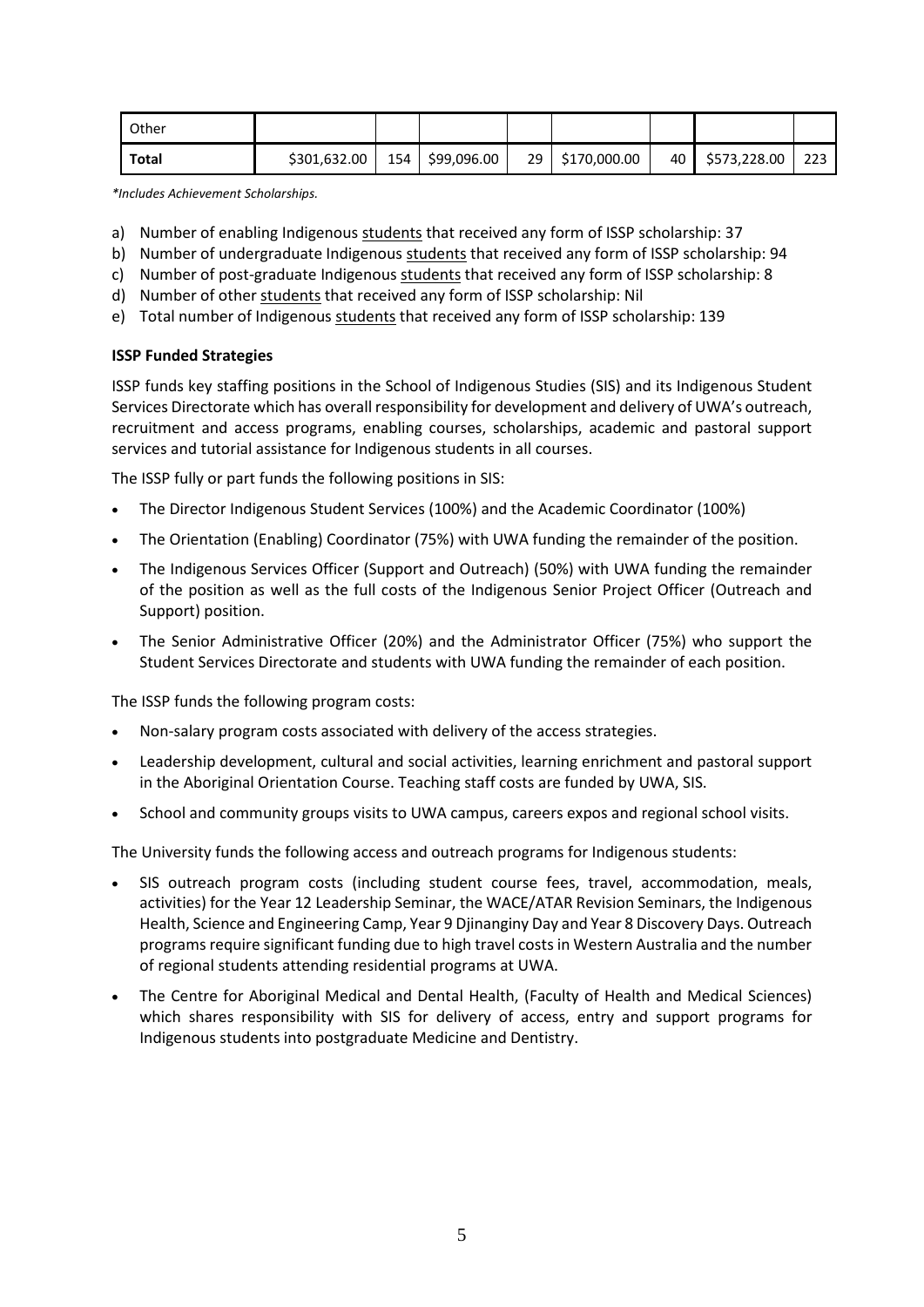## **2. Progression (access and outcomes)**

The data provided by the Department of Prime Minister and Cabinet to the Vice-Chancellor shows UWA's success/progression ranking has remained steady between 2016 and 2017 albeit within the bottom 50% which is concerning to us. As part of UWA's annual planning process we have set progressive targets for Indigenous access and participation, moving to 3% in 2025, as well as aspirational targets for Indigenous student retention and success.

We believe that we have successful retention strategies for Indigenous students, a dedicated Indigenous Student Services team and Faculty support. However, UWA remains a highly competitive academic environment, with an overall median ATAR of 91.7 for 2018 admissions. We also have a relatively large cohort of Indigenous students in STEM courses, with 50% of Indigenous students in undergraduate and postgraduate STEM courses. With key professional courses now at postgraduate level, many Indigenous students have an extended period of study. All of these present challenges and our focus in past few years has been on identifying and understanding the issues underlying any drops in the success rates and providing increased academic and financial support to enhance success. Within this context we have increased our success ratio has increased from 0.767 (2017) to 0.822 in 2019.

### **Retention and Success Strategies**

The PVCIE/School of Indigenous Studies (SIS) and the Education Portfolio share overall responsibility for ensuring Indigenous students are retained and succeed in their studies. SIS is responsible for delivery of Indigenous specific programs, working in close partnership with Faculties, Student Life Central Services and Colleges to develop and implement strategies to achieve this.

### **Indigenous Support Units**

SIS is the central hub of Indigenous student support at UWA. The PVCIE is also Head of SIS, supported by an Indigenous Associate Dean Teaching and Learning (Level D) position. The SIS Indigenous Student Services team has six core professional and academic staff, including an Indigenous Director, Academic Coordinator, Orientation (Enabling) Coordinator, Senior Project Officer, Indigenous Services Officer and Student Administrator, supported by the Academic Services Officer and Finance Officer. A core team of 5 Academic staff teach, including two Indigenous staff, who teach in the Indigenous major, global engagement units and other Indigenous curriculum, provide additional academic support to Indigenous students. The PVCIE portfolio and School as a whole provides academic leadership, infrastructure, and administrative support.

CAMDH, in the Faculty of Health and Medical Sciences provides academic, cultural and professional support to Indigenous medical and health students, and teaches Aboriginal health curriculum in the Doctor of Medicine (MD). CAMDH has an Indigenous Director and Academic staff including 2 Indigenous Doctors engaged in Indigenous student programs and delivery of Indigenous curriculum, an Academic Services Officer, and a Research Fellow and research team.

### **Whole of university approach**

- The dedicated and highly experienced SIS Indigenous Student Services team provides specialised academic, administrative, and personal support services to Indigenous students across all courses at UWA to maximise their ability to succeed at University, whilst growing as independent learners.
- The SIS team works in partnership with Faculties, UWA Student Services and Colleges to provide a comprehensive support network for Indigenous students across all courses. This includes establishing discipline groups amongst the Indigenous student cohorts to facilitate the development of strong academic peer networks.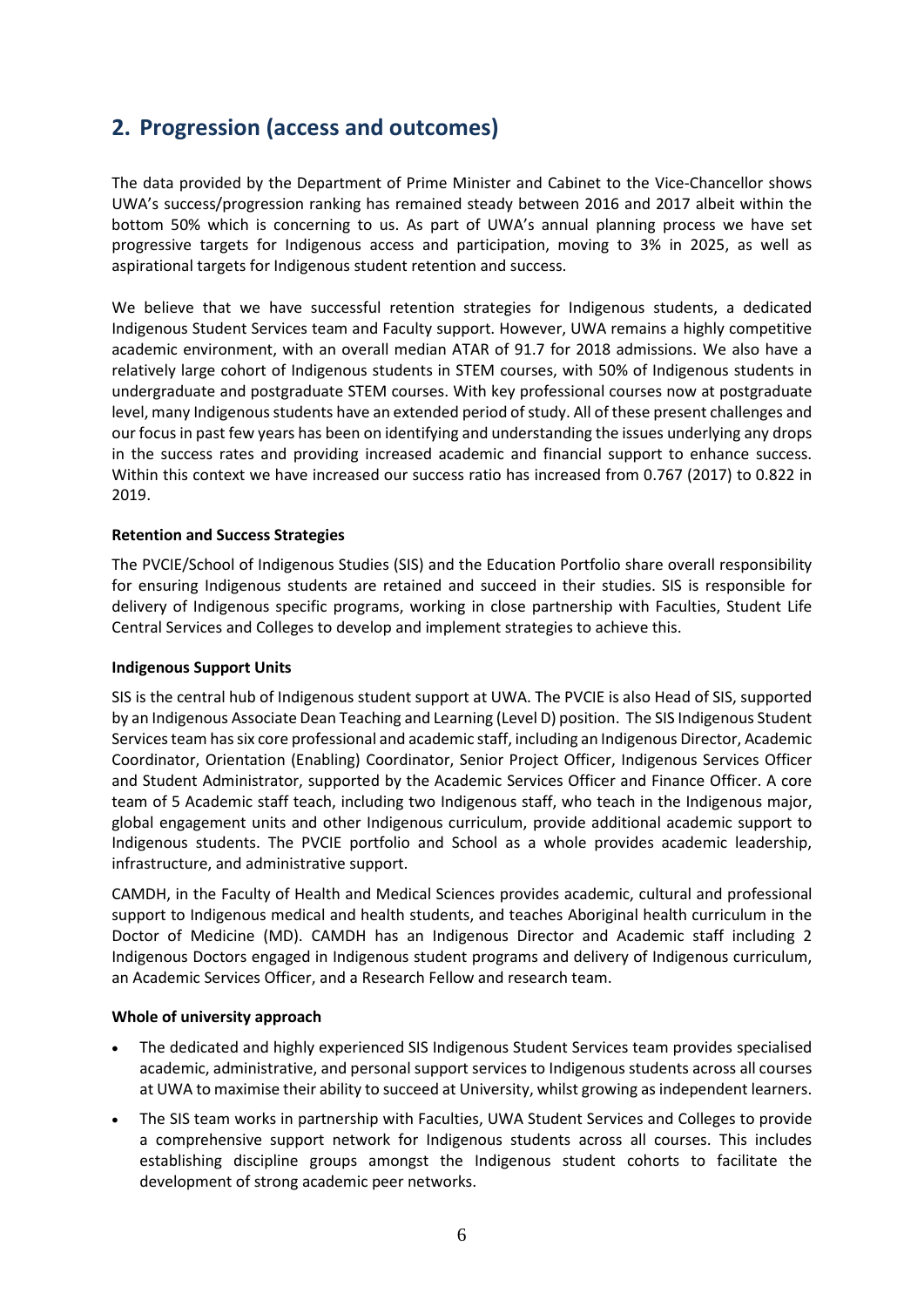- The Indigenous Student Services Team (School of Indigenous Studies) provides cultural competency training and ongoing support for areas engaging with Indigenous student recruitment such as UniAccess and the Future Student Services and Schools Engagement Team.
- UWA's ongoing commitment to cultural competency is strengthened in UWA 2030 in the People and Culture strategies where 'All staff will have completed cultural competency training and be fully aware of the cultural history associated with our workplaces'.

### **Facilities and Infrastructure**

- SIS and CAMDH are co-located providing a visible and vibrant Indigenous community on campus, an accessible entry point and a culturally secure space for Indigenous students.
- Facilities, equipment and resources are provided for Indigenous students to support their learning experiences, develop peer support networks, and socialise. These include kitchen facilities, common room, formal and informal study spaces, tutorial rooms, computers, printers and photocopier, textbooks, and study resources. Secure all hours access is available and Indigenous student regularly use the facilities to study after hours and on weekends.
- SIS works in partnership with the WA Aboriginal Students Corporation (WASC) to provide a rounded student experience of university life, with the Indigenous Students Services team supporting WASAC with events and activities, such as attending the Indigenous Nationals each year. In 2019, UWA's Unisport, School of Indigenous Studies and WASAC hosted the 24<sup>th</sup> Indigenous Nationals on campus, hosting 30 teams from universities across Australia. SIS also sponsors students to attend major cultural and community events, such as the annual NAIDOC Ball.
- On average, an estimated 70-80% of the Indigenous student cohort have ongoing contact with and/or use the services and facilities provided by SIS with a further 15% engaging on an occasional basis. The majority of Indigenous students at UWA have attended outreach programs, come through special entry or completed the AOC and already have relationship with SIS staff, that develops and strengthens throughout student's undergraduate studies.

### **Tutorial Assistance**

- In 2019, 88 Indigenous students received ISSP funded tutorial support, around 35% of Indigenous students at UWA. The majority of students are in undergraduate degrees with a high proportion in science. We also have Indigenous students in professional postgraduate coursework degrees in Medicine (MD), Dentistry (DMD) and Law (JD) who receive ISSP tutorial support which is critical to their success.
- The SIS Academic Coordinator advises Indigenous students, recruits tutors, develops the tuition program and monitors and evaluates student progress.
- The SIS Academic Coordinator ensures that Indigenous students receive individual and group tutorial support from qualified and experienced tutors who are able to respond to the particular needs of Indigenous students in a range of disciplines and courses. Tutors include high performing Indigenous students and graduates, UWA students and graduates.
- Indigenous students are also referred to and encouraged to access the University's full range of academic and tutorial support services for all students. Indigenous students staying in Residential Colleges also have access to college-based tutorial and academic support.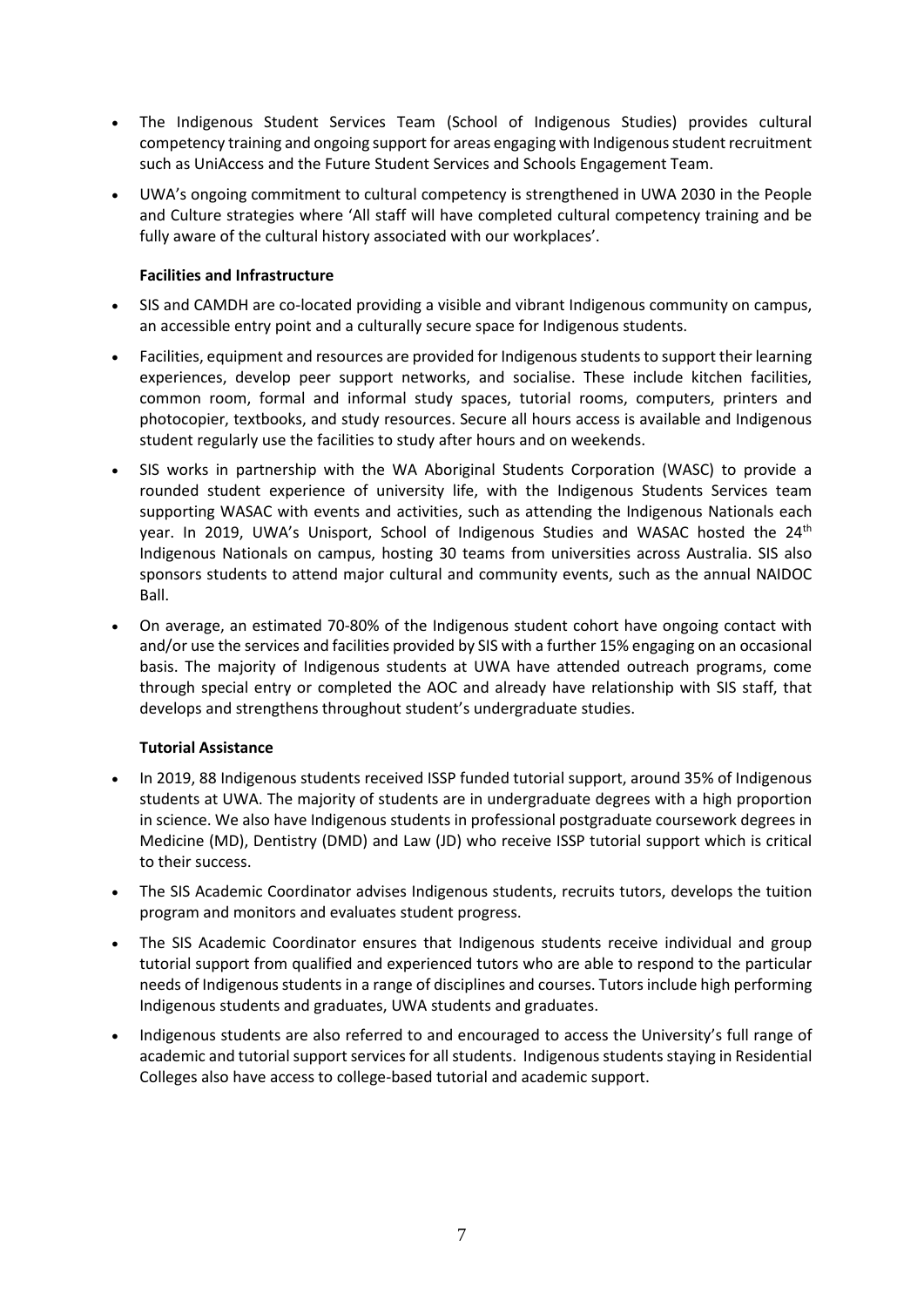### **Financial support**

- The SIS Student Services team support Indigenous students to establish a secure financial base for themselves whilst studying. This includes assistance with ABSTUDY, applying for internal and external scholarships, internships, vacation work and part-time employment if needed. Indigenous students are also encouraged to become ITAS tutors as well as supervisors and ambassadors in SIS and Aspire UWA outreach programs and residential camps.
- In 2019, in addition to ISSP and UWA scholarships, Indigenous students were successful in gaining 53 external scholarships; 38 Indigenous students were on internships or cadetships; and 28 Indigenous students gained part-time/casual employment as tutors or supervisors in outreach programs at UWA.

### **Residential Colleges**

- In 2019, a total of 65 Indigenous students at UWA lived in residential colleges, the majority at University Hall (30 students), then St Catherine's College (26 students) as well as St Thomas More, Trinity and St George's (9 students). SIS works closely with University Hall and other residential colleges to ensure guaranteed places for Indigenous students particularly from regional areas.
- Colleges provide easy access to campus, good accommodation, and a supportive environment and increases the potential for success in study, particularly for regional students and students in enabling and first year degree studies.
- UWA offers a range of scholarships including accommodation scholarships that support Indigenous students to stay in residential colleges. SIS staff have regular and ongoing liaison with Centrelink to support students and address any accommodation issues that might arise at the point of application and throughout their studies.

### **Leadership and Development**

- UWA's educational approach emphasises the student experience which embraces global citizenship and leadership. SIS encourages and supports Indigenous students throughout their course of study to engage in varied pursuits and take advantage of learning and leadership opportunities as this better equips them in their careers and future employment.
- UWA and SIS offer a range of opportunities and support for Indigenous students including international study exchange programs, short term mobility programs, engagement with Indigenous people nationally and internationally, work experience and professional development.
- We provide additional funding for Indigenous students to go on semester or full-year Student Exchange. In 2019, 7 Indigenous students were on exchange at universities in Japan, South Korea, Indonesia, Italy, and the United States of America, and a final year Medical student completed an International elective at Tribhuvan University Teaching Hospital Kathmandu in Nepal. To date, 59 Indigenous students, travelling to over 20 partner universities globally have completed one semester or a full-year exchange or completed other overseas placements, field schools and intensive units.
- SIS offers a number of International short-term mobility programs for Indigenous students, which are taken as units for course credit. Since 2015, 50 Indigenous students have undertaken the Indigenous Sustainability program with the Bali Institute in Indonesia, funded by the New Colombo Plan and UWA. Students receive a full unit (6 points) course credit for the program.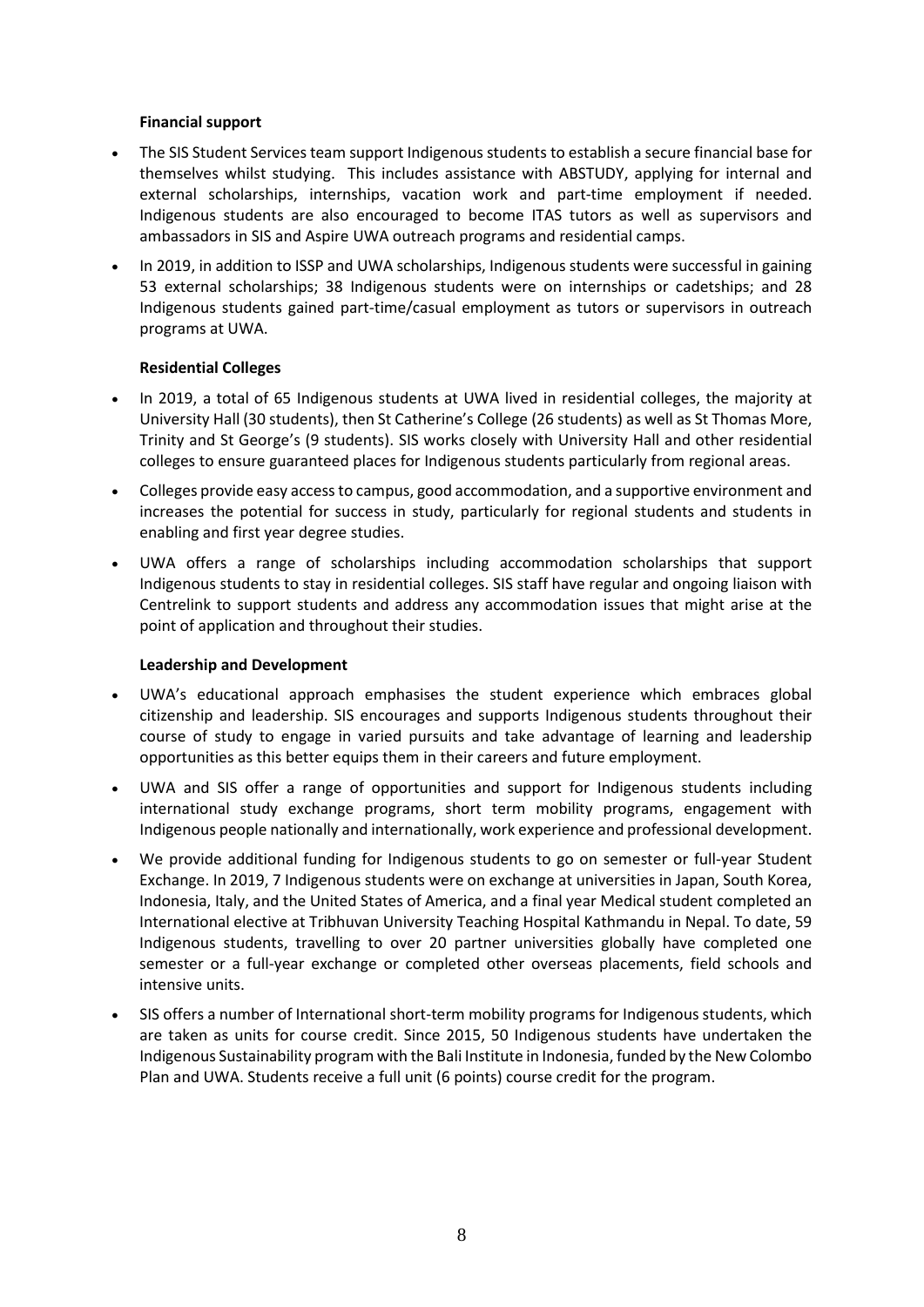- The Matariki Network's Indigenous Student Mobility Program is a highly successful international collaborative between UWA, Dartmouth College (US), Queens University (Canada), University of Otago (NZ) who alternate as hosts of the programs. All costs are covered by the universities. UWA students get a full unit (6 points) course credit for the program at Level 1, 2 or 3 of their Bachelor's degrees. In 2019, 5 Indigenous UWA students attended the program at Queens University, with a total of 22 Indigenous UWA students undertaking the program since commencement in 2016.
- UWA and SIS sponsor Indigenous students to attend local, national and international conferences and professional networks. In 2019, SIS UWA sponsored a total of 21 students to attend the following conferences and summits: Australian Indigenous Doctors Association, Darwin; the National Allied Health Conference, Sydney; the 14<sup>th</sup> National Indigenous Legal Conference, Darwin; and the National Women's Leadership Symposium, Sydney, the *Dream Summit* for Indigenous Entrepreneurs, Sydney; and the *Uluru Youth Summit* in Cairns (December 2019) to learn about the Uluru Statement from the Heart and to understand the role Aboriginal and Torres Strait Islander youth play within this movement.

### **A culturally inclusive environment, Indigenous knowledge and culturally competency**

The University of Western Australia acknowledges that its campus is situated on Whadjuk Noongar land, and this is the central point for its cross-cultural training. UWA seeks to provide a culturally inclusive campus that respects Indigenous people, welcomes and supports Indigenous student achievement, encourages all students to undertake Indigenous studies, ensures Indigenous curriculum is integral to key professional degrees and promotes cultural competency of its staff.

- The Senior Cultural Advisor provides a cultural induction to Country (Whadjuk Noongar Boodjar) and ongoing cultural advice for executive staff and new senior staff. Executive and senior management have regular and ongoing engagement with Indigenous students, staff and Aboriginal communities through various programs, workshops and events which enhance cultural competency.
- UWA's *Educational Principles*, which imbue student learning at all levels, include the commitment 'to respect Indigenous knowledge, values and culture'. UWA has developed a number of strategies to enable students and graduates achieve this.
- Indigenous Studies Essentials (ISE) is an online unit that has been compulsory for all first-year undergraduate students at UWA since 2012. ISE assists UWA students to build an awareness of Indigenous peoples and cultural literacy in professional contexts.
- UWA offers two Indigenous majors at undergraduate level, *Indigenous Knowledge History and Heritage* in the Bachelor of Arts and *Aboriginal Health and Well-Being* in the Bachelor of Science. The units in the majors are available to all students as broadening units. Many Indigenous students enrol in the major or take elective units.
- UWA has mandatory Indigenous curriculum in key professional courses including the Doctor of Medicine, Master of Social Work and Master of Teaching, and the Indigenous Strategy seeks to extend this across all courses. In 2018, the Law School, launched its Indigenisation of the Juris Doctor curriculum project, with the new first year curriculum implemented from Semester 1, 2019. This included cultural induction for staff and students as well as cultural competency training for Academic Staff. The School of Psychological Sciences also established a working party to develop its Indigenous curriculum and support for Indigenous students in Psychology, with one unit commencing in 2019.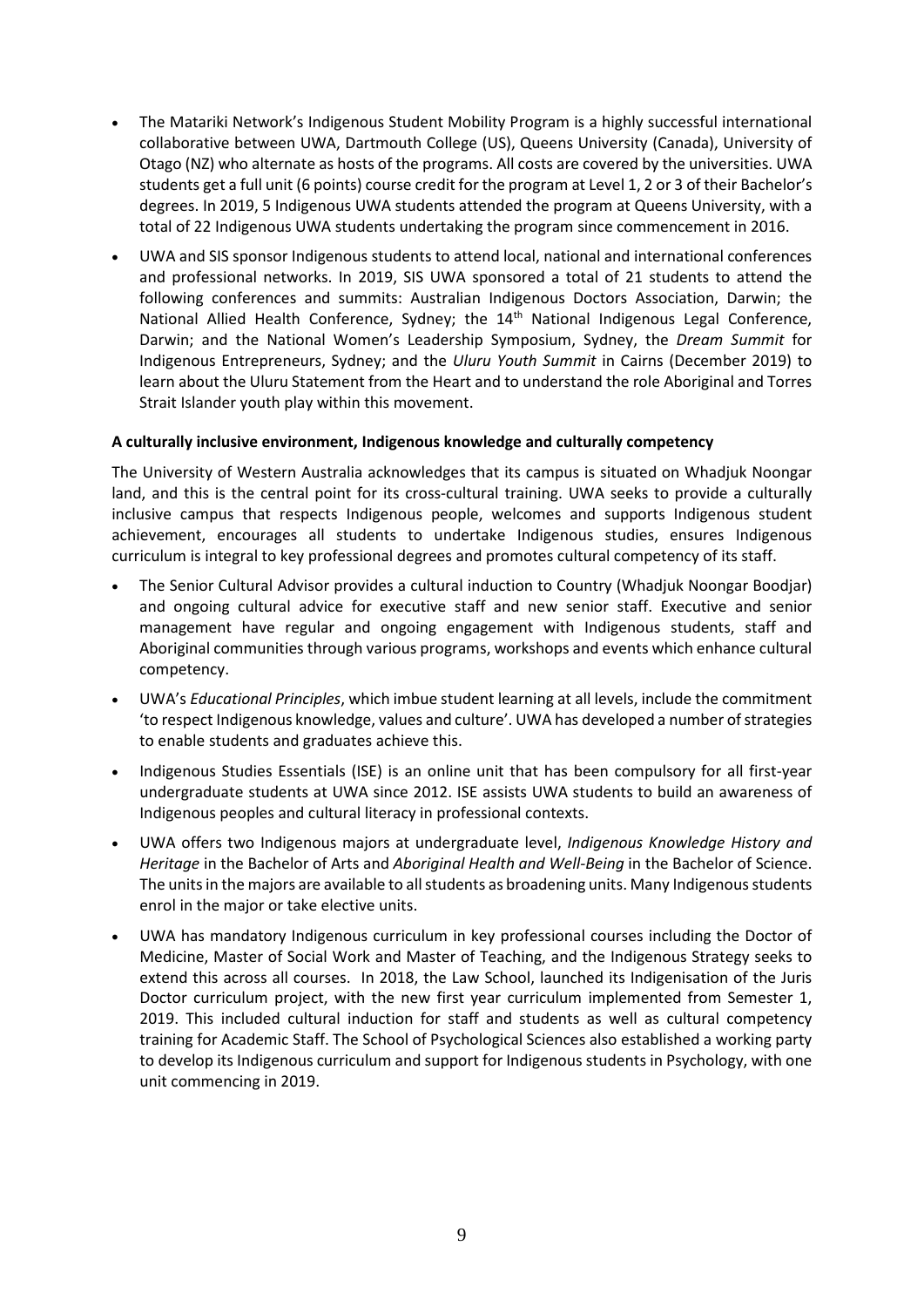• All UWA graduation and commencement ceremonies have fully embedded Indigenous protocols and cultural elements, that were developed in consultation with our Cultural Advisor, Dr Richard Walley. Since 2017, graduations Welcome to Country, an overview of Indigenous protocols and Noongar people and language in the graduation booklet, a Noongar designed graduation gift, and graduation stoles for Aboriginal and Torres Strait Islander graduates.

| Level of study | <b>Number of students</b><br>assisted | <b>Total hours of</b><br>assistance | <b>Expenditure</b><br>(\$) |
|----------------|---------------------------------------|-------------------------------------|----------------------------|
| Enabling       | 13                                    | 174.25                              |                            |
| Undergraduate  | 56                                    | 1,310.50                            |                            |
| Post graduate  | 19                                    | 456.00                              |                            |
| Other          |                                       |                                     |                            |
| <b>Total</b>   | 88                                    | 1,940.75                            | \$130,502.75               |

### **Table 2a: Tutorial assistance provided in 2019**

### **Table 2b: Indigenous Support Activities provided in 2019**

| Activity                                                                                                                                                                                                                                                                                                                                                                                                                                                                                      | Number of student<br>participants                                                                                   | Expenditure<br>$($ \$)                            |
|-----------------------------------------------------------------------------------------------------------------------------------------------------------------------------------------------------------------------------------------------------------------------------------------------------------------------------------------------------------------------------------------------------------------------------------------------------------------------------------------------|---------------------------------------------------------------------------------------------------------------------|---------------------------------------------------|
| Infrastructure and Staff Support:<br>IT support, printing and other study<br>facilities, resources and textbooks<br>Tutorial assistance and academic support<br>including course advice and requirements,<br>study, assessment and exams<br>Pastoral care and support<br>Financial support, promotion and assistance<br>cadetships, internships, scholarships<br>Commencement activities, end of year<br>celebration of success, graduation stoles<br>Liaison, networking and career guidance | Approx. 80% of UWA<br>Indigenous cohort<br>regularly assisted (200<br>students); 10 - 15%<br>occasionally assisted. | ISSP-\$618,681.13<br>Other Funds - \$1,462,933.48 |
| Leadership and Development<br>International Indigenous short-term<br>mobility programs; support for student<br>exchange, international study electives,<br>professional network development and<br>training, conferences and seminars.<br><b>Social Cultural Activities and Events</b><br>Support to WASAC for events and activities,<br>NAIDOC, cultural events and celebrations,<br>Indigenous games sponsorship.                                                                           | 46 Indigenous students<br>Approx. 80% UWA<br>Indigenous students<br>engage in activities                            | ISSP -\$56,014.44<br>Other Funds \$131,583.00     |
| <b>TOTAL</b>                                                                                                                                                                                                                                                                                                                                                                                                                                                                                  | > 90% of Indigenous UWA<br>students provided with<br>some assistance.                                               | ISSP - \$674,495.57<br>Other Funds \$1,462,249.31 |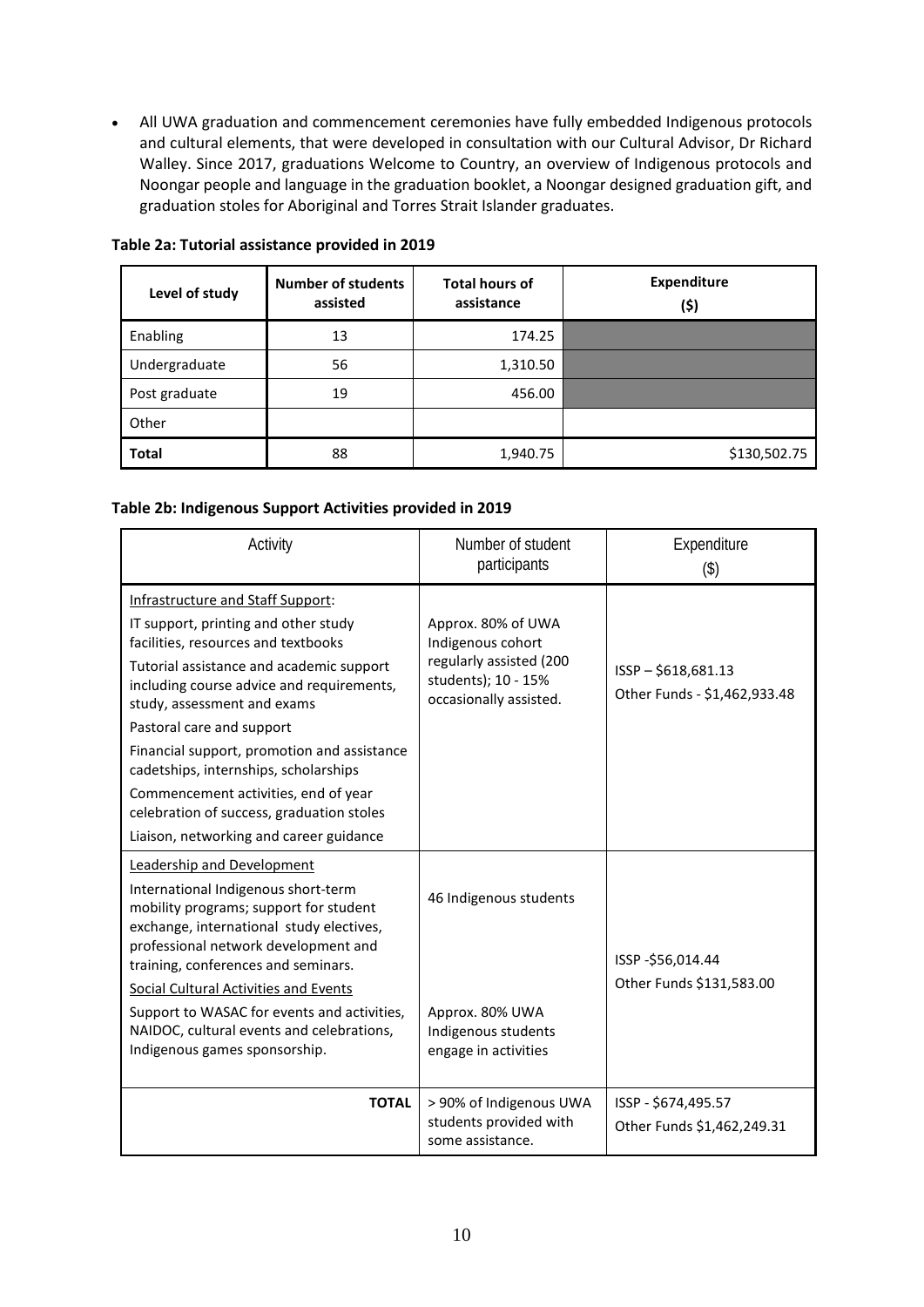### **ISSP Funded Strategies**

ISSP funds key staffing positions in the SIS Indigenous Student Services Directorate (Please refer to Section 1 for details), all of which contribute to strategies and programs that support Indigenous students' retention and success. Within this context, the Academic Coordinator has a major role with responsibility for ISSP tutorial support, academic advice, student progress, and Faculty liaison. The Academic Coordinator works with the Director Indigenous Student Services on scholarships (ISSP, UWA and external), residential colleges, Abstudy, pastoral care, leadership development programs and industry engagement.

The ISSP funds or part funds the following program costs in relation to retention, progression and success:

- Administrative and sponsorship support for Western Australian Students Aboriginal Corporation (WASAC) activities including the Indigenous Nationals
- Commencement programs for new Indigenous students including academic and network activities
- Leadership development programs including relevant student costs
- Cultural and social events on campus and externally.

The University funds the following:

- The PVCIE position and Indigenous portfolio, all SIS professional and academic salaries not funded by ISSP including the teaching team that deliver Indigenous curriculum, and lead global engagement units for Indigenous students.
- All infrastructure and program costs not funded by ISSP. This includes additional funding for Indigenous students to undertake exchange, international short-term mobility programs and the Matariki program.
- The Centre for Aboriginal Medical and Dental Health, including student support staff and teaching staff delivering Indigenous curriculum.

## **3. Completions (outcomes)**

In reference to the data provided to the Vice Chancellor, UWA increased its number of completions from 34 to 38 and its ranking from 29 to 27 between 2016 and 2017. UWA has successful strategies in place overall but seeks to further improve these to ensure that Indigenous students' success is consistent across courses and levels, and commensurate with non-Indigenous student completion rates. UWA has set targets for increasing Indigenous student success rates and aspirational projections for Indigenous HDR completions.

Indigenous completions remained steady in 2019 with 37 Indigenous students completing studies. UWA achieved an excellent spread of Indigenous completions across Faculties and courses, with approximately 43% of Indigenous graduates from STEM courses and 32% from Postgraduate courses. Within this total UWA graduated 3 Indigenous Doctors and 3 Indigenous Dentists in 2019, achieving a total of 21 medical graduates in the last four years (2016-2019) and an overall total of 55 Indigenous Medical graduates from UWA.

### **Strategies to Improve Award Completions**

UWA employs a range of strategies to maximise Indigenous student attainment and success through effective partnerships, specialised support services, leadership development and professional engagement opportunities that motivate and enable Indigenous students to complete their courses and transition to further study or employment in their chosen field.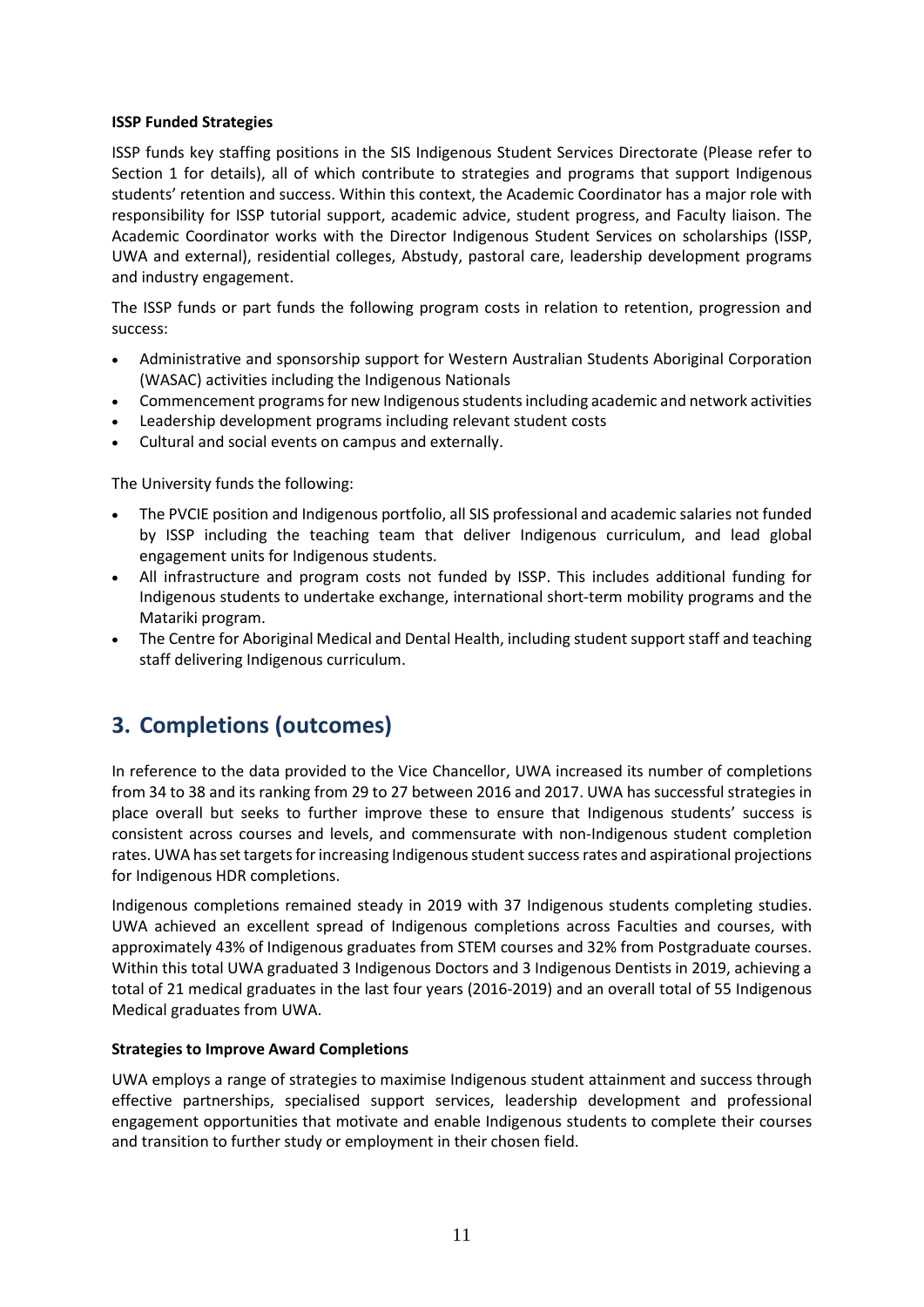The Indigenous Student Services team work directly with Indigenous students to provide a seamless support service, culturally enriched environment, sense of community and connection to the University from pre-entry to graduation and beyond. Specific UWA strategies and programs include the following:

- **Global Learning programs** that build skills, confidence and practical experiences which increase Indigenous students' success, completions and transition to work. In partnership the International/Global Exchange office and SIS ensures that Indigenous students have the same access to global experiences as other students by providing additional financial and logistical support for student to engage in UWA mainstream opportunities as well as Indigenous specific opportunities that build local, national and international cultural and peer support networks. The Indigenous short-term mobility programs' intensive study mode, unit credit system and availability in off-peak teaching weeks, support cultural learning styles and enable Indigenous students to configure their study load differently.
- **Strategic Partnerships**, for example UWA supports the Aurora Indigenous Scholars International Study Tour, which enables Indigenous students in later years of study and graduates to consider postgraduate study at leading international universities. Between 2010 and 2018, 11 Indigenous students and graduate students have participated in the tour, with 3 going on to postgraduate study at Oxford (2) and Harvard (1). 2 UWA students were offered a place in the program in 2019.
- **Leadership and professional development programs** enable Indigenous students to attend local and national conferences and engage with professional networks. Poche Leadership Awards support Indigenous students in medicine, dentistry and health sciences to build their professional networks by attending annual conferences by peak professional bodies such as the Australian Indigenous Doctors Association, Pacific Region Indigenous Doctors Congress, LIME Network and Indigenous Allied Health Australia. These are a motivating and supportive factor in student commitment and study success.
- **Recognition and acknowledgement** of final year students and graduates at events, ceremonies and in the media promotes the university experience and provides role model for success for other Indigenous students. The School's End of Year Celebration for Indigenous students, families and the wider community formally acknowledges and makes presentations to final year Indigenous degree students and graduands. All UWA graduation ceremonies have fully embedded Indigenous protocols and cultural elements, and Indigenous graduates have Indigenous stoles as part of their academic dress.
- **Industry Collaboration** such as the School of Indigenous Studies grant agreement with the WA Department of Health, *Building the Aboriginal Workforce for a Healthier Future* 2016-2018, supports Aboriginal students at UWA to complete health-related courses through practicums, professional association membership, health conferences and upskilling courses such as senior first aid and mental health first aid. The agreement also supports successful transition to healthrelated employment through career seminars, resume building, identifying employment opportunities, cadetships, and graduate programs.

### **Transition to postgraduate degrees**

In UWA's course structure an important outcome of completion of an undergraduate degree for students is successful transition to UWA's postgraduate professional degrees, particularly in Law (JD), Medicine (MD), Dentistry (DMD) and Engineering (MPE). This is a key priority for Indigenous student outcomes and SIS actively supports this transition to maximise successful outcomes for Indigenous students, for example: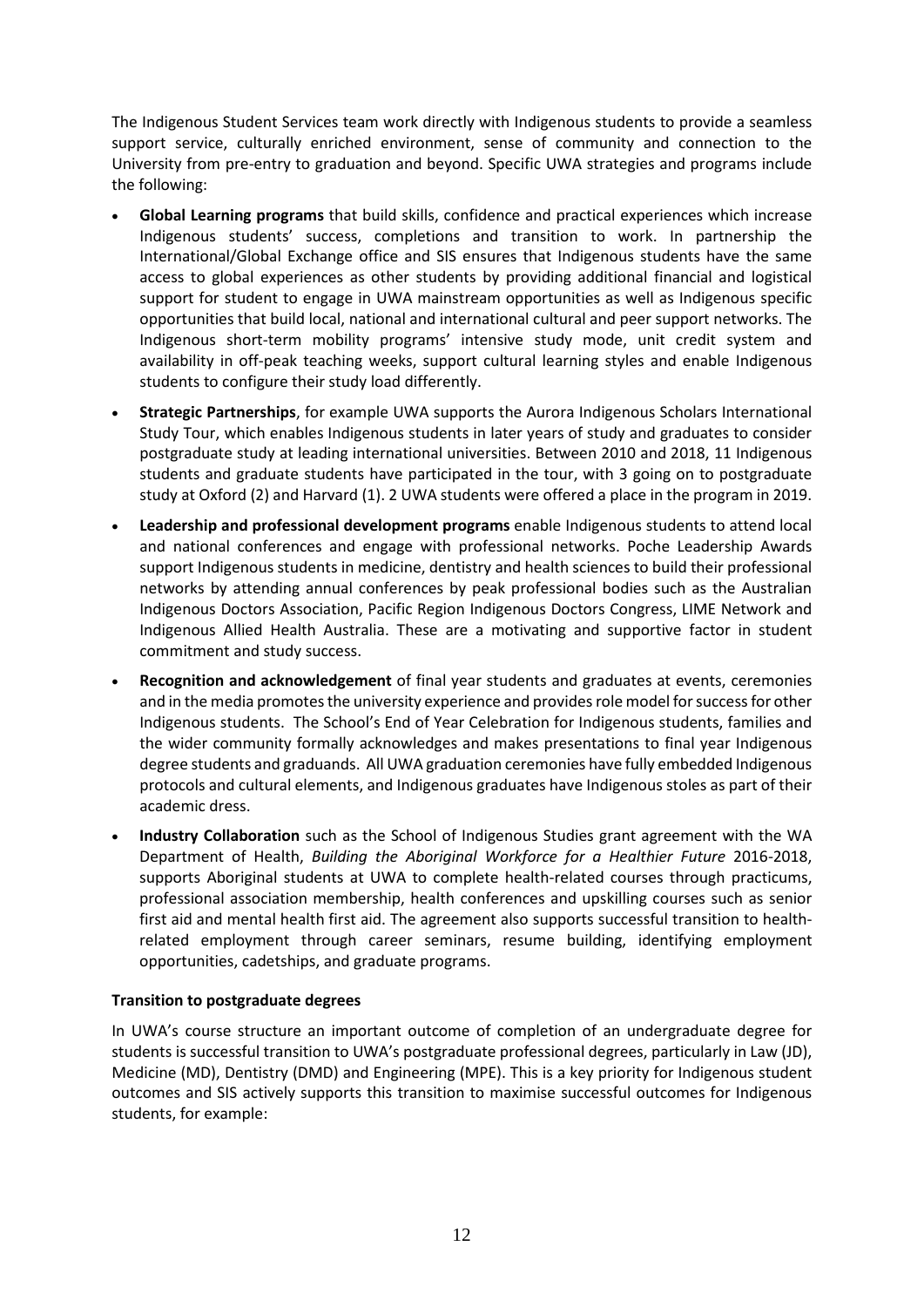- SIS works in partnership with the Law School to support intending Indigenous Juris Doctor (JD) students on professional pathways to enter and succeed in Law School. This includes engaging Indigenous students with the legal profession, maintaining links Indigenous Law graduates and sponsoring professional development opportunities such as attending the National Indigenous Legal Conference (NILC). In 2019, 8 Indigenous Law Students attended the NILC in Darwin.
- The Centre for Aboriginal Medical and Dental Health, in the Faculty of Health and Medical Sciences provides entry programs for Indigenous students on professional postgraduate pathways into Medicine (MD), Dentistry (DMD) and other postgraduate professional degrees in health. CAMDH provides course specific support for Indigenous medical, dental and health students. Indigenous doctors and health professionals in CAMDH ensure strong Indigenous student engagement with relevant health professional bodies such as the Australian Indigenous Doctors Association and the LIME Network.

### **Strategies connecting graduates with employment**

UWA and SIS have established strong networks with industry partners which enable Indigenous students to engage with their future professions and employers through mentoring, work experiences, scholarships, internships and cadetships. Examples of this include:

- Engaging students in career-based learning opportunities such as the Aurora Internship Project and Career Trackers and supporting their applications for government and corporate internships. *In 2019, UWA had 16 Indigenous students on internships with EY (Ernst and Young), Wesfarmers, Herbert Smith Freehills, Victorian Public Sector, Technip, Wood, Stockland, Nous and GHD.*
- Organising meetings and networking for Indigenous students in relation to vacation work and graduate entry programs which included the following companies and agencies in 2019: *Chevron, Rio Tinto, WA Health Department, Native Title Tribunal, Water Corporation, Wesfarmers, EY, GHD and Perth Law firms including Freehills and Lavan Legal.*
- Linking students with relevant organisations and supporting their applications for graduate entry programs with employers of post graduate study. *Of UWA's 37 Indigenous graduates in 2019, 7 went into graduate programs in with the Department of Communities, Landgate, the Department of Health and 7 graduates went onto further study in Postgraduate courses. Other 2019 graduates gained employment in Arche health, BHP, EY, Headspace, Royal Perth Hospital, Fiona Stan*ley Hospi*tal, WSP, MAP Capitol, and Local Government.*
- Our partnership with the WA Department of Health *Building the Aboriginal Workforce for a Healthier Future,* has employment as a key outcome, and targets UWA Indigenous students and graduates across a wide range of degrees, including Arts and Commerce. It is designed to support the implementation of the WA Health's Aboriginal Workforce Strategy 2014 – 2024.

### **Strategies to assist graduates**

SIS maintains contact with graduates by email, phone, social media, and alumni events to ensure Indigenous graduates remain connected to the School, the University, Faculties and each other. This also assists graduates with new employment opportunities, career and professional development, further study and Indigenous graduate support networks in Australia and internationally. Some examples of activities include the following:

- Connecting Indigenous graduates with the UWA Alumni office to participate as Ambassadors in graduations, mentors in Career Cafes and build ongoing relationships with Faculties. The UWA Alumni Relations team also maintains contact details and promotes Indigenous graduates on the website and in Alumni news.
- Recruiting Indigenous graduates as tutors for Indigenous students and engaging our graduates in the Schools outreach programs.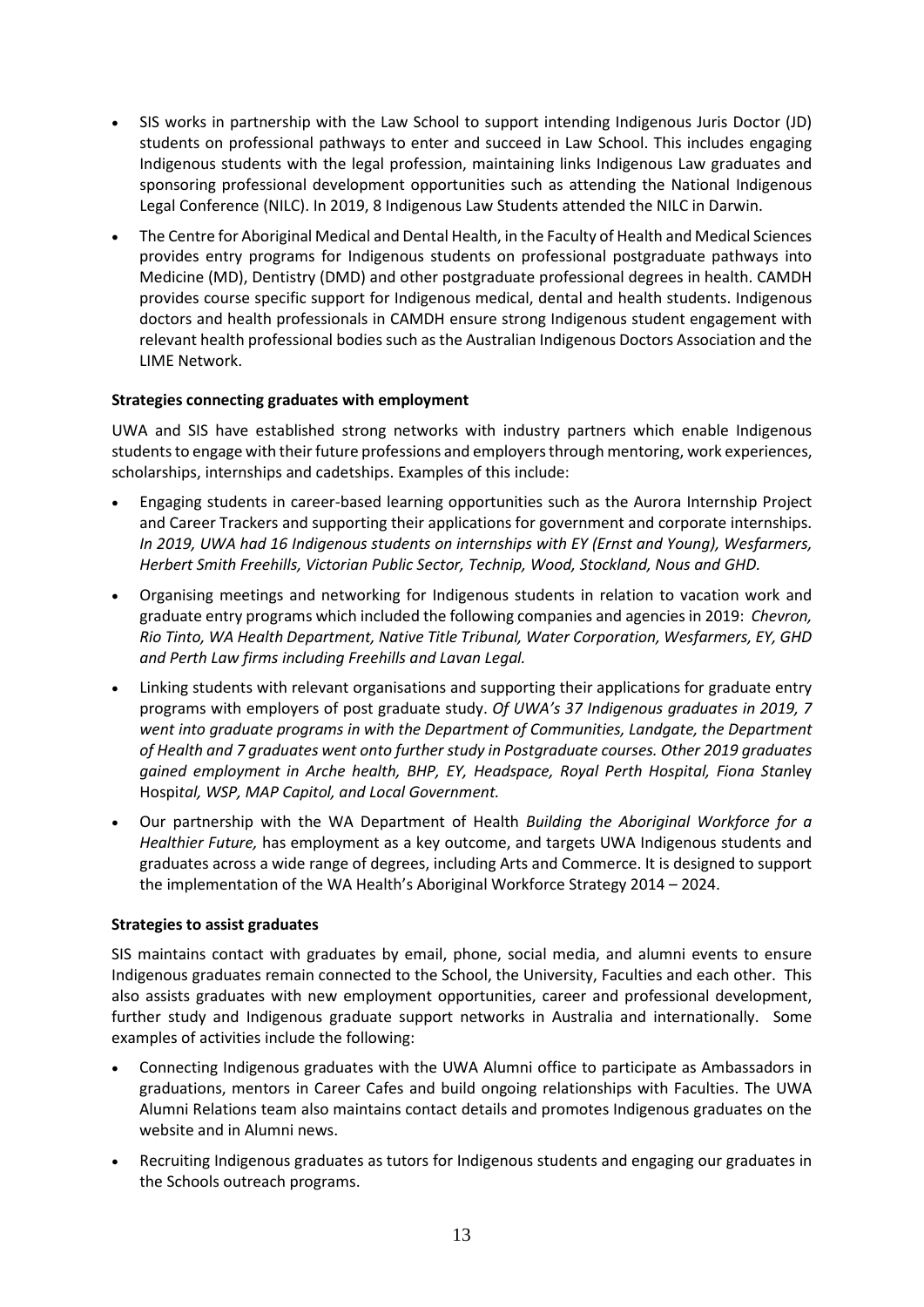- Inviting Graduates to sit on steering and conference committees, such as the Indigenisation of the Juris Doctor Curriculum Project.
- Supporting graduates to apply for the Aurora Indigenous Scholars International Study Tour, which to date includes 11 Indigenous students/graduates
- Connecting our graduates who are newly commencing Commonwealth Graduate Entry programs in Canberra with UWA Indigenous graduates working there.
- Advising graduates about further study and career development options and contacting them about job opportunities. Mail outs and flyers to graduates about Indigenous events, lectures and conferences at UWA.

### **ISSP Funded Strategies**

- As detailed in Section 1, ISSP funds academic and professional staff positions in the School of Indigenous Studies and Indigenous Student Services Directorate that contributes directly and indirectly to increasing completions and graduate outcomes. The Director and Academic Coordinator have primary responsibility and most direct engagement with industry and professions, graduate employment, and ongoing graduate support. ISSP funds end of year celebration of achievement, which acknowledges final year students and graduands; and part funds student and associated costs of leadership and professional development, and Indigenous specific alumni events.
- UWA funds the Centre for Aboriginal Medical and Dental Health's staff and strategies detailed above, student and associated costs for international leadership and professional development and general alumni engagement. WA Department of Health and other external funds contribute to training, leadership and professional development, and industry engagement.

### **4. Regional and remote students**

UWA proactively seeks to ensure Indigenous regional and remote students have access to and are supported to succeed in university studies. In 2019 Indigenous regional and remote students were 37% of all Indigenous students at UWA, enrolled in a wide range of undergraduate and postgraduate courses.

### **Regional Outreach**

UWA's outreach programs offered by SIS and Aspire are state-wide, partnering with regional and remote schools and programs (such as Follow the Dream) to ensure that Indigenous regional students are well represented in our residential and on campus activities. In 2019 this included the following:

- 60% of Indigenous students attending the Year 12 Indigenous Leadership Seminar were from 12 regional schools in the Kimberley (including Broome, Derby, One Arm Point), Eastern Goldfields, Mid-West and Pilbara (including Newman and Tom Price).
- 64% of Indigenous Year 11-12 students attending our WACE Revision camp were regional students from schools in the the Mid-West, Southwest, Great Southern, Kimberley and Pilbara
- 62% of Indigenous students attending the Year 10/11 Indigenous Science, Health & Engineering Camp were from 13 regional schools including Kimberley, Pilbara, Eastern Goldfields, Mid-West, Great Southern and Southwest.
- 93 Indigenous students (28% of total participants) attended Aspire UWA residential camps for Year 9 and Year 11 students from the Kimberley, Pilbara, Mid-West and Gascoyne.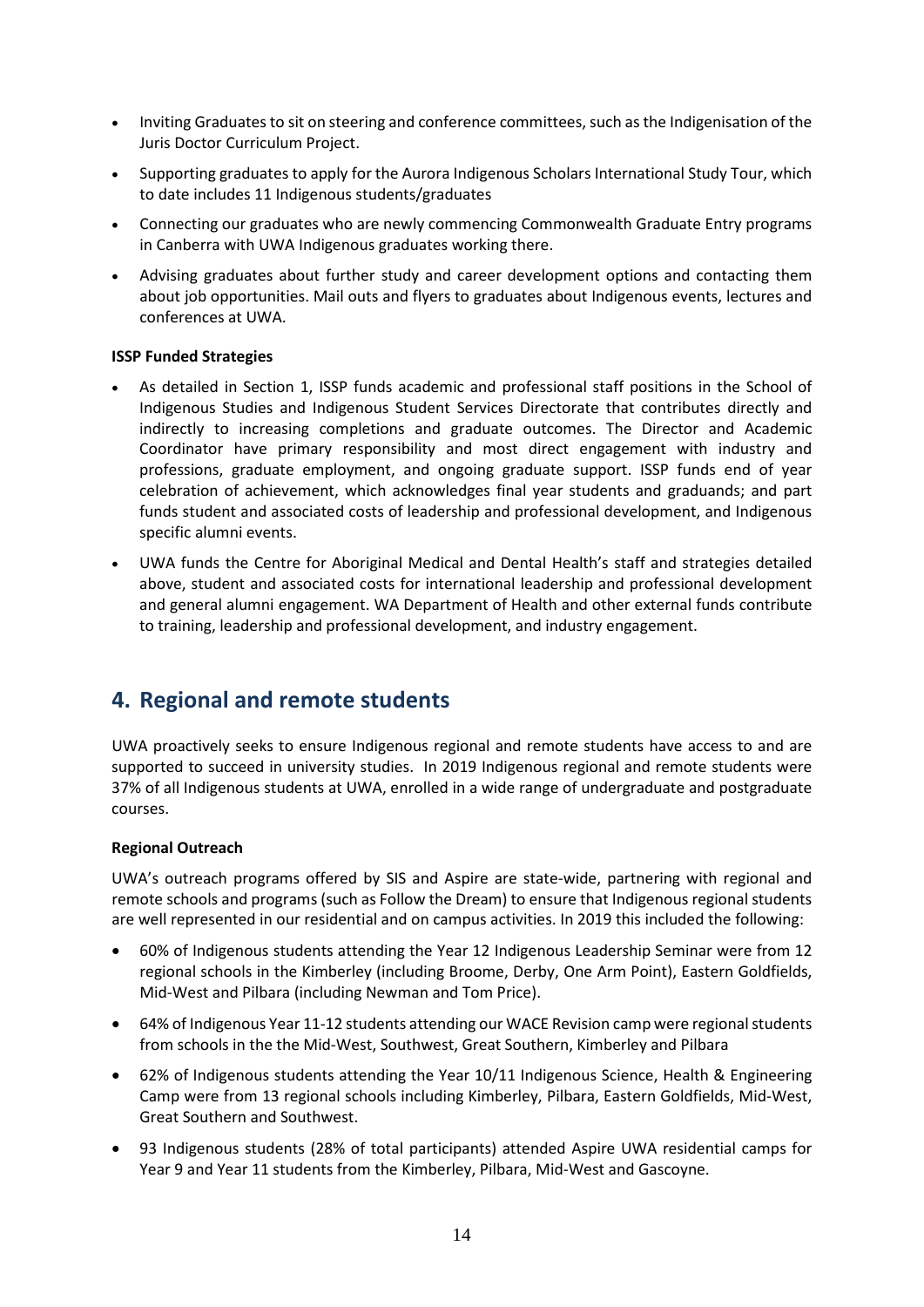• Several country schools are now including SIS Year 8 Discovery Days in their Perth camps with Indigenous students from Tom Price, Narrogin, Geraldton and the South West attending oncampus Discovery Days.

### **Access and Entry**

The SIS Uni Entry Workshops are promoted widely in WA with Indigenous regional and remote students fully supported with travel and accommodation to attend the on-campus workshops. This assists students to experience the campus and make better informed decisions about studying in Perth as well connecting with Indigenous staff and other Indigenous students.

The Aboriginal Orientation Course provides access for all students including regional students who have not done ATAR or had limited opportunities for studying the science subjects they need to prepare for course such as Medicine. The AOC is a culturally supportive academic environment that has been a successful entry pathway for regional students into undergraduate degrees and completion of postgraduate professional courses such as Medicine.

Indigenous students in the Great Southern region can study at UWA's Albany Campus in the Aboriginal Orientation Course/UWA Smart Start which enables them to enter a range of degree studies without relocating to Perth. SIS Student Services staff work with the Albany Centre to support students and regularly visit Albany to meet with Indigenous students.

### **Support Strategies**

SIS offers a comprehensive range of support services for all Indigenous students which regional students can access (see previous sections). Support is also tailored to meet individual and cohort student needs including the challenges faced by regional and remote students in relocating to Perth to study.

- Accommodation is a key issue and we are fortunate in having University Hall and other residential colleges close by. The majority of the 65 Indigenous students in residential colleges are from regional and remote areas, including enabling and degree students. SIS Student Services team works closely with University Hall and the colleges to guarantee places for Indigenous students. In addition to ISSP, we have a number of scholarships that support Indigenous students in colleges, such as the BHP residential scholarship. SIS staff also work with colleges to provide cultural safety, additional academic support and pastoral care.
- Indigenous students are supported to apply for internships and cadetships to gain workforce skills and/or financial support. In 2019, 20 (52%) of the 38 Indigenous UWA students with internships or summer cadetships, were regional and remote students working with Health Department WA, Chevron, Rio Tinto, CSIRO, Wesfarmers, WA Museum and Career Trackers.
- Extensive outreach programs and school visits in regional WA and Uni Entry workshops, enable SIS staff to establish early relationships with regional students which support successful transition to university studies and ability to provide ongoing support. SIS assists students to return home for family and other urgent matters, ensuring that students maintain good academic standing (applying for extensions, exam deferrals) if they want to continue studies.

|                  | <b>Education Costs</b> |     | <b>Accommodation</b> |     | <b>Reward</b> |     | Total        |     |
|------------------|------------------------|-----|----------------------|-----|---------------|-----|--------------|-----|
|                  |                        | No. |                      | No. |               | No. |              | No. |
| A. 2018 Payments | \$200,682.00           | 85  | \$138,057.00         | 32  | \$30,000.00   | 6   | \$368,739.00 | 123 |
| B. 2019 Offer    | \$\$212,452.50         | 84  | \$106,368.00         | 28  | \$71,000.00   |     | \$389,820.50 | 129 |

#### **Table 4: Scholarship data for remote and regional students**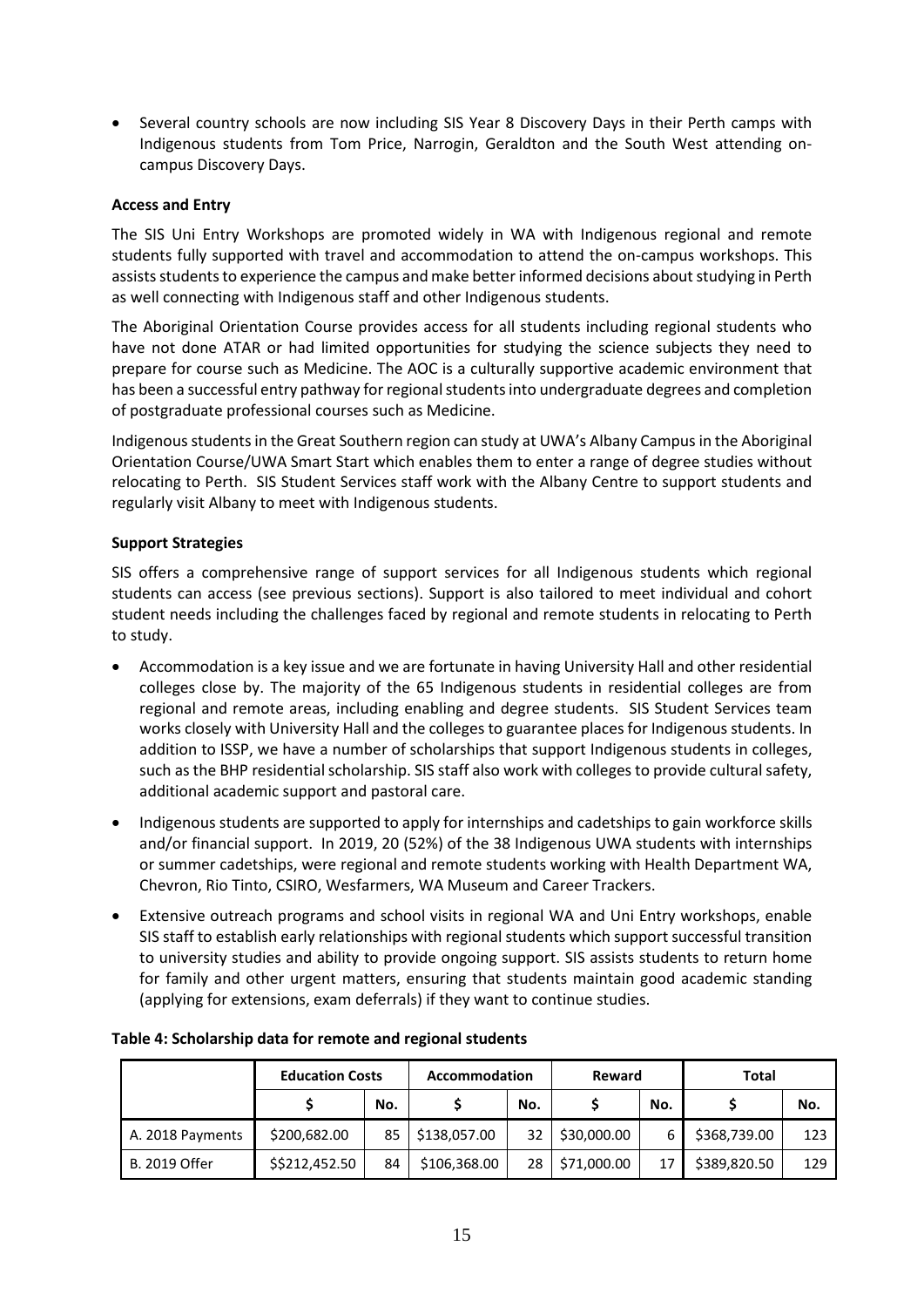| C. Percentage<br>$(C = B/A * 100)$ |              |    |             |                |    | 106%         | 105% |
|------------------------------------|--------------|----|-------------|----------------|----|--------------|------|
| 2019 Payments                      | \$209,452.50 | 83 | \$96,368.00 | 26 \$71,000.00 | 17 | \$376,820.50 | 126  |

4a). Number of Remote and Regional students that received a scholarship in 2019: 87

## **5. Working with Vulnerable People Requirement**

|                                                         | Yes/No |
|---------------------------------------------------------|--------|
| Has the provider completed a risk assessment?           | Yes    |
| Have staff involved in ISSP activity received training? | Yes    |
| Does the provider have a compliance process in place?   | Yes    |

The University of Western Australia complies with Section 35A of the ISSP Guidelines in that:

• It requires pre-employment checks - National Police Clearance and Working with Children for positions undertaking child related work (See: [http://www.hr.uwa.edu.au/policies/policies/pre](http://www.hr.uwa.edu.au/policies/policies/pre-employment)[employment\)](http://www.hr.uwa.edu.au/policies/policies/pre-employment).

As ISSP funding is fully utilised through the School of Indigenous Studies:

- It is mandatory for all SIS staff and student supervisors involved in supervising school groups to maintain current Working with Children checks with copies kept on file.
- Induction sessions for all supervisors (staff and students) are held prior to the delivery of every outreach residential camp.
- Training workshops are conducted with SIS staff by UWA's Senior Risk and Compliance Officer on UWA's interactions with vulnerable people in accordance with State legislation; and risk assessments have been workshopped with School staff involved in ISSP and other outreach activities.
- The UWA 2019 Statement of Compliance was submitted on 5 December 2019 confirming that the University meets NIAA granting requirements.

## **6. Eligibility requirements**

### **6.1. Indigenous Education Strategy**

The University is compliant with the requirements under section 13 of the ISSP guidelines in that the University has:

- Established an Indigenous Strategy that aligns with the University's strategic directions, and the national Indigenous higher education agenda.
- Demonstrated a commitment to a whole of university approach to, and responsibility for, Indigenous higher education within its central strategic plan, UWA 2030, where priorities and strategies in Indigenous education have been set for the portfolio areas.
- Identified strategies and priorities to increase Indigenous access, enrolments, progression and completions across it award courses.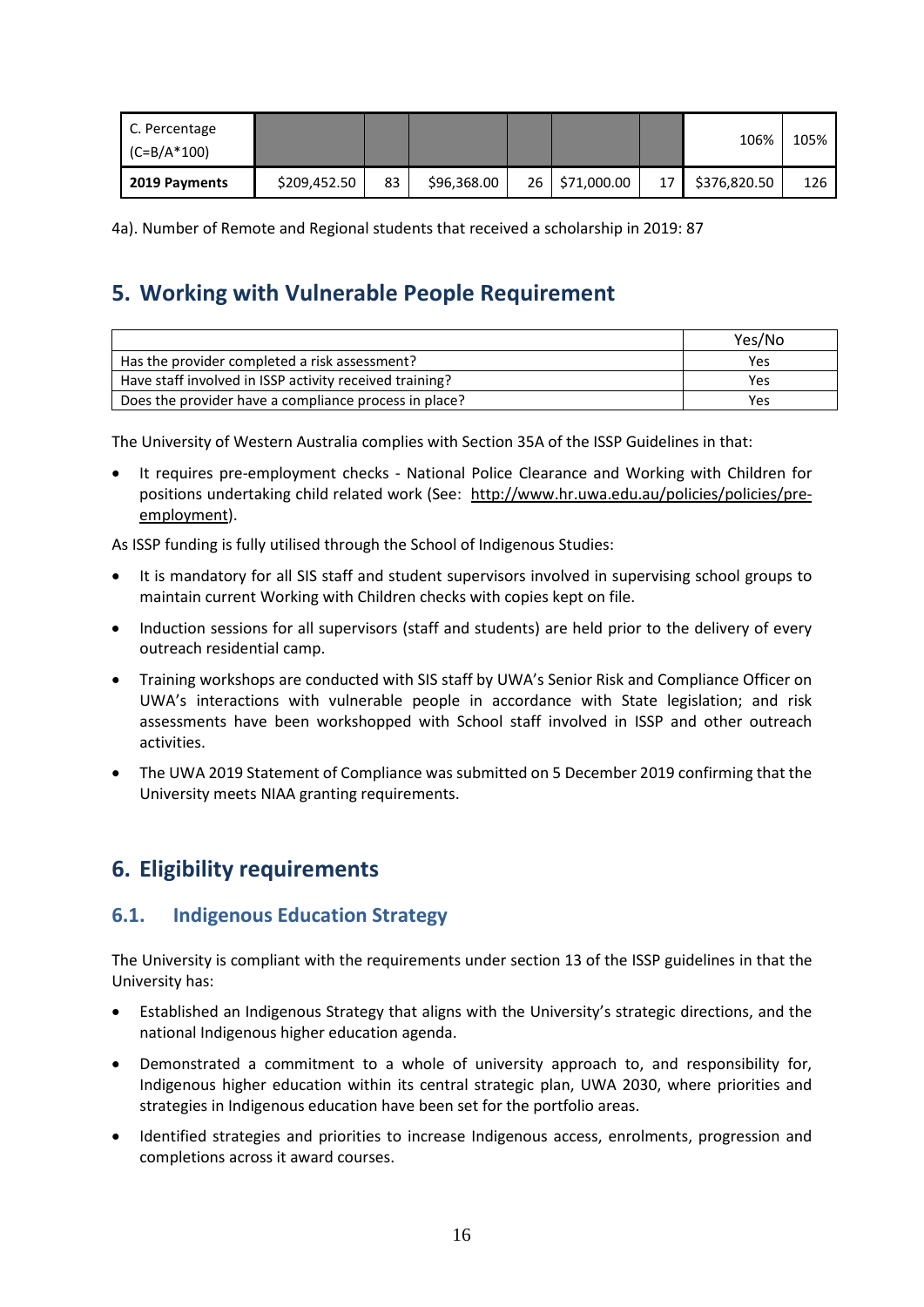- An annual Planning process that monitors and supports the Indigenous Strategy to achieve its strategic intentions.
- An approach to Indigenous Education underpinned by a commitment to the inclusion of Indigenous Knowledge, cultural competence and cultural safety.

The Indigenous Strategy is available on the UWA website at<http://www.indigenous.uwa.edu.au/> and UWA 2030 can be located a[t https://www.uwa.edu.au/uwa2030/home.](https://www.uwa.edu.au/uwa2030/home)

While the implementation of UWA 2030 will begin in 2020, the priorities and strategies set in 2019 for portfolio areas include:

- Education priorities include Indigenous knowledge as one of the seven pillars of UWA student life and a focus on enriching curriculum through the inclusion of Indigenous languages, culture and knowledge to ensure graduates lead culturally respectful careers. Measures of success in the portfolio include increased access, participation and success of Indigenous students.
- One of the five key strategies in Research and Innovation is to champion Indigenous knowledge and research by empowering and leading research growth and capacity in Indigenous communities. A key measure of success in the research portfolio is increasing Indigenous HDR enrolment, completions, retention and satisfaction.
- Through the Global Partnerships and Engagement Portfolio the University is committed to genuine engagement with Indigenous people and to building authentic and lasting connections.
- A priority driven from Corporate Services is to establish world class physical and digital environments that reflect Indigenous place and our shared history.
- Within People and Culture, a key measure of success will be to increase and diversify staff particularly through the employment of Indigenous staff. (The target for Indigenous employment is 3%).
- The Portfolio holders for each area are responsible for meeting the measures of success for each area reporting annually to the University and Senate.

### **Milestones achieved in the Indigenous strategy**

- Indigenous Pro-Vice Chancellor Indigenous Education, Indigenous programs and staff fully engaged in developing UWA 2030.
- Indigenous Education Strategy, priorities and measures of success embedded in UWA2030 achieving a genuinely whole of university approach and shared responsibility for Indigenous education across all portfolios.
- New Indigenous student recruitment and support initiatives at postgraduate level including a collaborative partnership between SIS and the School of Psychological Science to increase the number of Indigenous students in Psychology; and Indigenous fee waiver scholarships for the MBA.
- Collaborative development by WA Universities of a joint Business Summer School for Year 9 Indigenous students.
- Increase in number and level of staff undertaking cultural competency training.
- Increased indigenous representation on Education and Research decision making committees.
- Central project to develop Indigenous Intellectual Property Protocols and Guidelines applicable across UWA.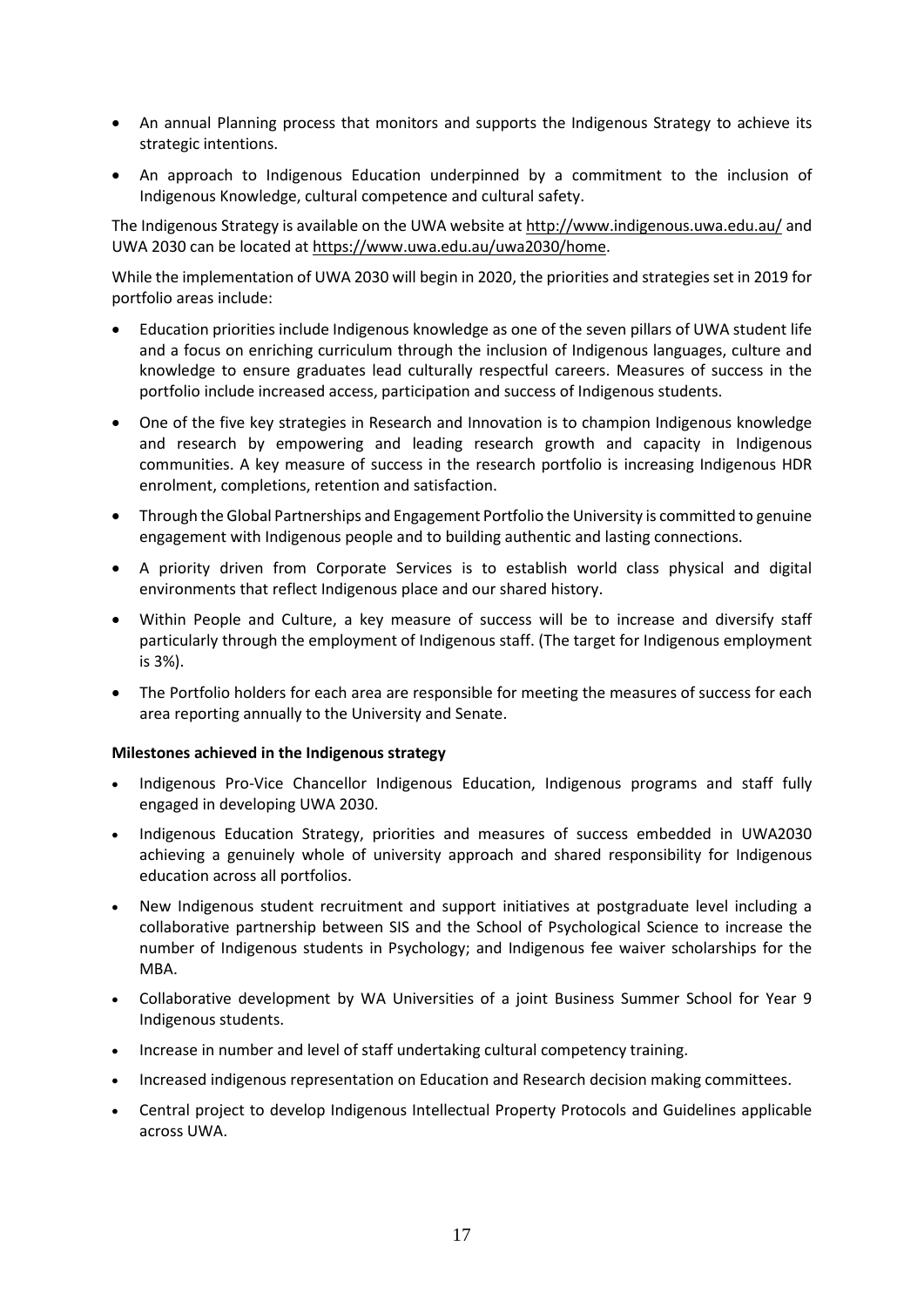- Embedding of Indigenous curriculum with implementation of the first-year curriculum in the Indigenisation of the Juris Doctor project, commencement of curriculum initiatives in Psychology and two curriculum mapping projects.
- Increased research support for Indigenous researcher's development of large collaborative research projects. Increase in Indigenous research projects and success.

### **6.2. Indigenous Workforce Strategy**

The University of Western Australia is compliant with the Indigenous Workforce Strategy requirements under Section 12 of the ISSP Guidelines in that the University has:

- An Indigenous Employment Strategy in place and in UWA 2030 People and Culture Strategy a key measure of success will be to increase and diversify staff particularly through the employment of Indigenous staff.
- Targets of 3% for the total number of Indigenous employees with progress against targets reported annually to UWA Senate.
- Prioritised and offered opportunities to enhance the professional development and career advancement of Indigenous academic and professional employees, and
- Appointed a senior executive employee at Pro Vice-Chancellor level from 1 January 2017.

### **The UWA Indigenous Employment Strategy**

The Strategy aims to improve Indigenous employment within the University and enhance opportunities for Indigenous peoples to contribute to all aspects of campus life. This includes:

- Indigenous academic staff appointed at all levels including at professorial level.
- Indigenous professional staff appointed at all levels including policy and planning.
- Retention of high-quality Indigenous staff.
- A majority of Indigenous staff in ongoing or tenured positions.

The University is committed to creating a work environment in which Indigenous peoples' cultures, beliefs and values are acknowledged and respected, and in which the individual career goals and personal aims of Indigenous staff are identified, promoted and achieved.

The Strategy has five key result areas: Management and Leadership, Workplace Culture, Recruitment, Retention and Career Development. A copy of the UWA Indigenous Employment Strategy is available online at:<http://www.hr.uwa.edu.au/policies/policies/equity/indigenous>

### **Implementation and evaluation**

The University's overall aim is that Indigenous people will be represented in the University workforce at a level commensurate with their representation in the Western Australian population and consistent with a national target of 3% Indigenous employment. The University is achieving on quality measures in relation to Indigenous Employment Strategy, in balance of academic and professional staff and level of appointments, but Indigenous staff numbers are fairly static. We have established ambitious workforce targets but are confident in our long-term strategies to build the academic workforce pipeline. A key challenge in Western Australia is that 60% of Indigenous people live outside the Perth, so we need to consider ways to build capacity to provide at least some regional employment opportunities for Indigenous staff.

Indigenous employment objectives and targets are included in:

• UWA's Enterprise Agreements for Academic Employees and Professional and General Employees, including an Indigenous employment interim target of 2% by 2021.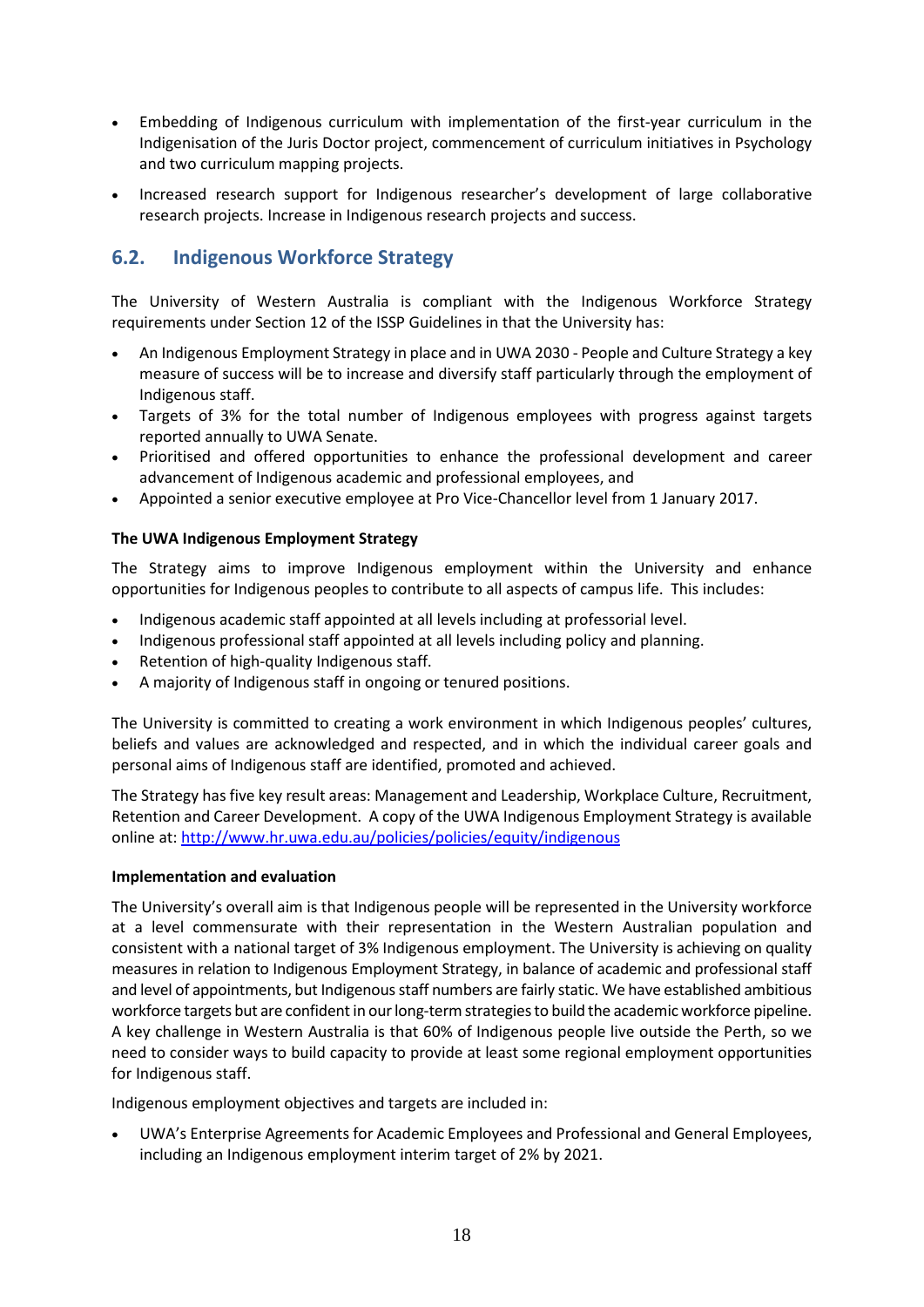- UWA's Indigenous Research Strategy, identifies building Indigenous researcher capacity as a key strategy area and includes support for Indigenous academic staff to build research profile and building the Indigenous postgraduate HDR student pipeline as key measure to increase Indigenous academic staff numbers and success.
- UWA 2030 People and Culture where a key strategy is to develop an inclusive and diverse workforce within which all staff will have completed cultural competency training and be fully aware of the cultural history associated with our workplaces. A measure of success is greater diversity of our staff, particularly staff who identify as Indigenous. UWA2030 is available at: <https://www.uwa.edu.au/uwa2030/home>

### **Progress against targets and milestones**

- In 2019 UWA had total of 31 Indigenous staff, comprising 16 Indigenous Academic staff and 15 Indigenous professional staff. UWA increased its Indigenous Staff FTE to 29.8 from 24.9 in 2017 and its percentage of Indigenous staff FTE from 0.76% to 0.88%. While a welcome increase this is still under 1.0% and well short of our 3% target.
- The majority of Indigenous academics are in Level B or above, with 50% of Indigenous Academics in Professorial Level D and Level E positions. Indigenous professional staff numbers not changed overall but the number of staff at HEW 07-09 has decreased slightly.

| Level/position          | Permanent      |                |          | <b>Casual and contract</b> |  |  |
|-------------------------|----------------|----------------|----------|----------------------------|--|--|
|                         | Academic       | Non-academic   | Academic | Non-academic               |  |  |
| Professor (E)           | 3              |                |          |                            |  |  |
| Professor (D)           | 5              |                |          |                            |  |  |
| Associate Professor (C) | $\overline{2}$ |                |          |                            |  |  |
| Assistant Professor (B) | 5              |                | 11       |                            |  |  |
| Lecturer (A)            | 1              |                |          |                            |  |  |
| <b>HEW 01</b>           |                | $\mathbf{1}$   |          |                            |  |  |
| HEW 03                  |                | 1              |          | 41                         |  |  |
| HEW 04                  |                | 1              |          |                            |  |  |
| <b>HEW 05</b>           |                | 5              |          |                            |  |  |
| <b>HEW 07</b>           |                | 3              |          |                            |  |  |
| <b>HEW 08</b>           |                | $\overline{2}$ |          |                            |  |  |
| <b>HEW 09</b>           |                | $\overline{2}$ |          |                            |  |  |
| Sub-total               | 16             | 15             | 11       | 41                         |  |  |
| <b>Total</b>            | 31             |                | 55       |                            |  |  |
| <b>Grand Total</b>      |                | 86             |          |                            |  |  |

**Table 6.2 Indigenous workforce data (2019 breakdown)**

*Source: EIS and SIS data.*

### **6.3. Indigenous Governance Mechanism**

The University of Western Australia meets the requirements of section 11 of the ISSP Guidelines in that:

• The Indigenous governance mechanism includes 2 appropriately qualified Indigenous persons, one of whom is a qualified senior executive employee.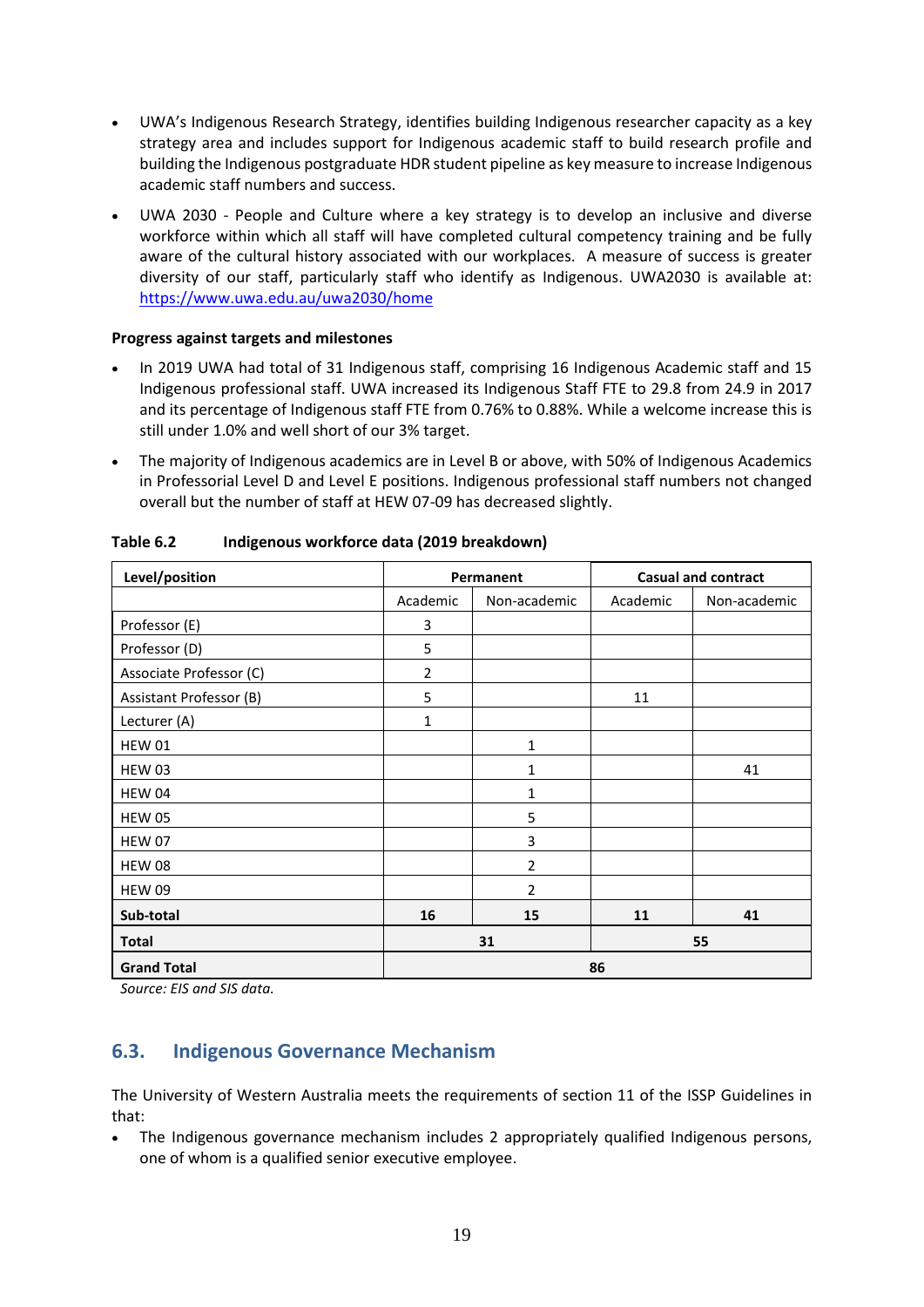- The Indigenous governance mechanism has responsibility for the full ISSP grant and has authority within the University management structure; and
- The responsible positions have criteria for appointment and have position descriptions that outline roles and responsibilities and decision-making processes.

### **Indigenous Governance Mechanism**

UWA's Indigenous Governance Mechanism is composed of the Pro-Vice Chancellor Indigenous Education (PVCIE) and the Senior Cultural Advisor. The Pro-Vice Chancellor Indigenous Education (PVCIE) is the senior Aboriginal Manager at the University. The PVCIE was established as a fulltime position commencing from 1 January 2017, with the appointment of the current PVCIE. The University has a Senior Cultural Advisor (being a Traditional Owner and prominent community member with a long-standing relationship with the University) who advises the Vice-Chancellor, the PVCIE and the Executive.

The PVCIE is an identified position, held by Professor Jill Milroy (Palyku), who has 30 years' service in Academic leadership roles at the University. The role is supported by two Indigenous senior leadership positions, a deputy position held by Associate Professor Darlene Oxenham (Malgana) who has more than 20 years' experience in Indigenous higher education (10 years at UWA) and Ms Marilyn Strother (Noongar), the Director of Indigenous Student Services with more than 25 years' service at UWA.

The PVCIE is a senior management position within the University. The UWA Management Structure positions the Indigenous Education Portfolio as one of six portfolio areas that has responsibility across the University. A copy of the UWA Management Structure is available at:

https://www.governance.uwa.edu.au/ data/assets/pdf file/0003/3378351/UWA-Management-[Structure-2020-updated-200220.pdf](https://www.governance.uwa.edu.au/__data/assets/pdf_file/0003/3378351/UWA-Management-Structure-2020-updated-200220.pdf)

### **Senior Cultural Advisor**

The University's Cultural Advisor, Dr Richard Walley OAM, a highly respected Noongar elder, has held a cultural consultant and advisory role for many years. The role was formalised and expanded in 2017 to strengthen Indigenous governance and align with UWA's Indigenous Strategy. The Senior Cultural Advisor provides community based, independent advice to the PVCIE, the Vice-Chancellor and the University Executive on a range of matters including cultural protocols and processes, education, research, community engagement, campus development, university events and cultural training.

### **Use of ISSP resources and role of PVCIE**

The Office of the Pro Vice-Chancellor Indigenous Education has overall responsibility for the review, monitoring and use of all ISSP funds, which are full expended within the Indigenous Education portfolio on programs, services and support for Indigenous students. The PVCIE leads discussion, and determines the use of ISSP funds in the short and medium terms as part of the University's annual Planning processes. These decisions and outcomes are informed by discussion with the Senior Cultural Advisor and senior Indigenous staff as well as by engagement and discussion through university planning mechanisms.

### **University Committees:**

The PVCIE is a recognised leadership role that is embedded within the University's decision-making structures as a member of, or able to appoint a nominee to the following key committees:

- The Planning and Resource Committee.
- The Inclusion and Diversity Committee which advises the Vice-Chancellor on matters relating to equality, inclusivity, equity and diversity, strategy and development.
- Academic Board, which is the peak academic body established by UWA Senate, and Academic Council, which is the Board's executive committee.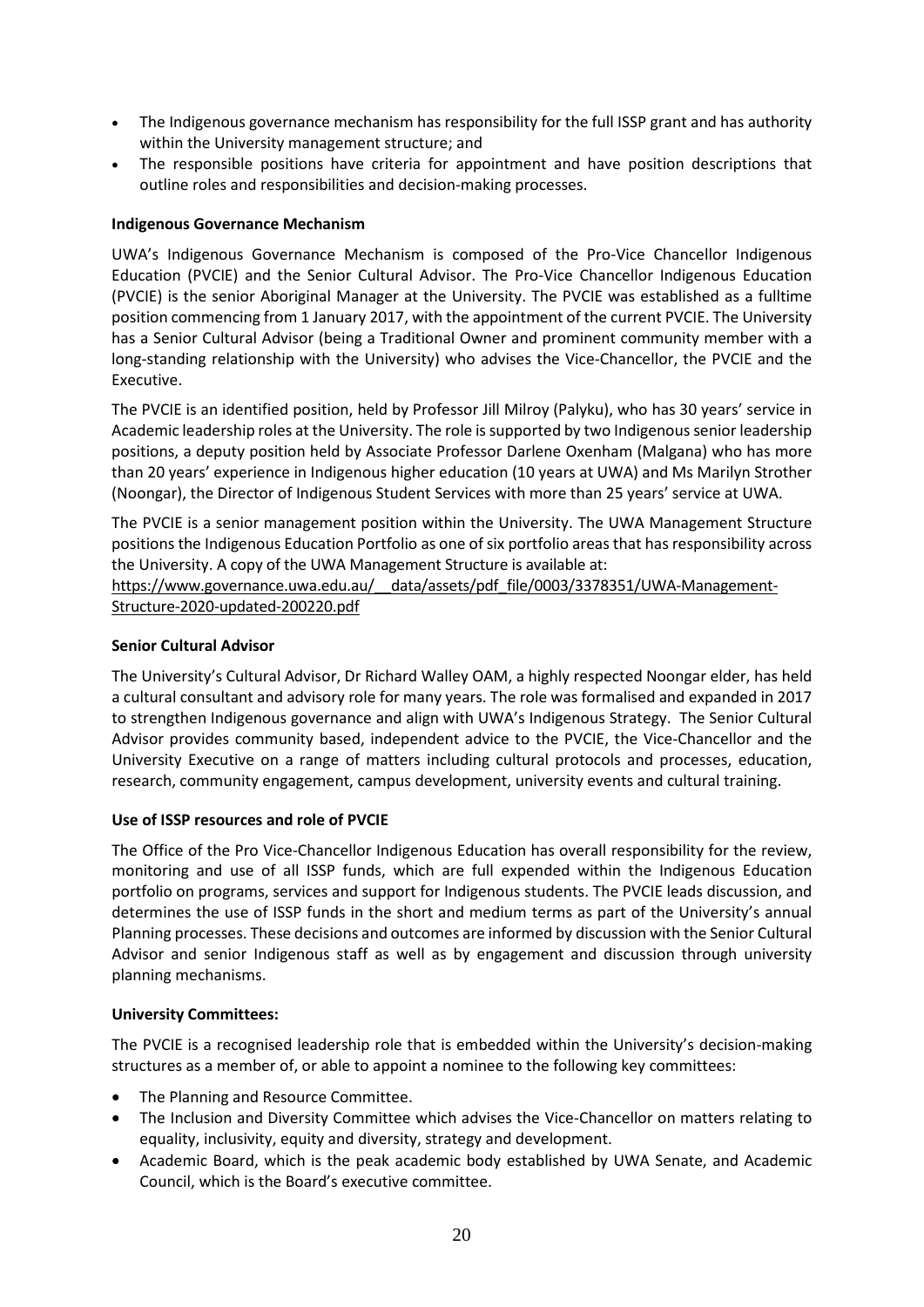- University Research Committee which is a standing committee of Academic Council.
- Education Committee, and its standing committees: Learning and Teaching Committee; Curriculum Committee; and Student Experience Committee.
- Academic Quality and Standards Committee
- Board of the Graduate Research School which advises Academic Council and/or other University bodies or officers, as appropriate, on matters relating to postgraduate research, research training and supervision within the University.

#### **Broader Indigenous engagement in decision-making**

UWA has a genuine commitment to Indigenous engagement in formal governance structures at all levels across the university, and further examples of this are:

- The SIS Deputy is a member of the Associate Deans Teaching and Learning Network; Educational Leaders Network; University Learning and Teaching Committee; the Coursework Scholarships Committee and various reviews and working groups.
- The SIS Director of Indigenous Student Services is on the Student Experience Committee and Student Equity and Participation working Group.
- The Director of the Centre for Aboriginal Medical and Dental Health (CAMDH) is an Indigenous leadership role within the Faculty of Health and Medical Science.
- There are two Indigenous members of Academic Board in addition to the PVCIE.
- There are two Indigenous representative on the Human Research Ethics Committee.
- The Centre for Best Practice in Indigenous Suicide Prevention has a National Governance Committee, with representatives from Indigenous community-controlled organisations.
- The Western Australian Students Aboriginal Corporation (WASAC), the Aboriginal student body on campus provides formal advice to the UWA Student Guild on Indigenous student concerns.
- Aboriginal Elders and Indigenous leaders advise the University on cultural protocols and processes for key developments, and Indigenous advisory groups are convened for specific projects. For example, the Steering Committee for the Indigenisation of the Juris Doctor Curriculum Project includes the CEO of the Aboriginal Legal Service (WA) and Aboriginal Lawyers as members.

### **6.3.1. Statement by the Indigenous Governance Mechanism**

As required under subsection 17(2)(b) of the Indigenous Student Assistance Grants Guidelines 2017, we confirm that this performance report is an accurate reflection of Indigenous educational decisionmaking and governance, strategies and priorities of the University of Western Australia; and that funds have been expended as outlined in the financial acquittal.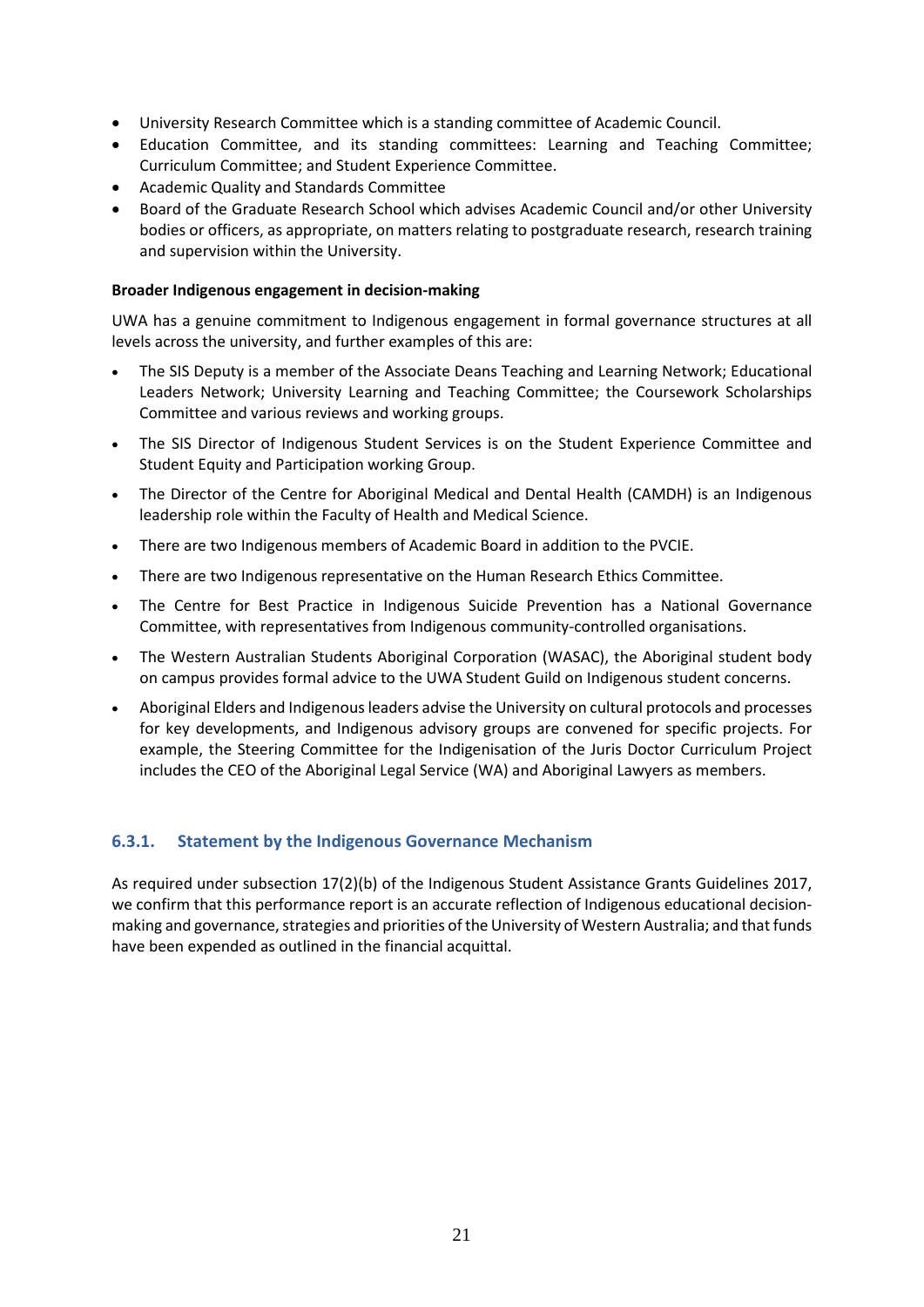# **Indigenous Student Success Program 2019 Financial Acquittal**

THE UNIVERSITY OF WESTERN AUSTRALIA Organisation

### 1. Financials - income and expenditure

### Table 1a ISSP income available to support Indigenous students in 2019 (excluding GST)

| <b>Item</b>                                 | (\$)         |
|---------------------------------------------|--------------|
| A. ISSP Grant                               |              |
| ISSP Grant 2019 (flexible component)        | 1,322,821.00 |
| ISSP Grant 2019 for preserved scholarships  | 204,555.00   |
| <b>Subtotal ISSP Grant</b>                  | 1,527,376.00 |
| <b>B.</b> Other ISSP Related Income         |              |
| Rollover of ISSP funds from 2018            | 0.00         |
| Interest earned/royalties from ISSP funding | 23,290.50    |
| Sale of ISSP assets                         | 0.00         |
| <b>Subtotal other ISSP related income</b>   | 23,290.50    |
| <b>Grand total</b>                          | 1,550,666.50 |

### Table 1b Other funding available to support Indigenous students in 2019 (excluding GST)

| <b>Item</b>                                                                                                                   | (\$)         |
|-------------------------------------------------------------------------------------------------------------------------------|--------------|
| <b>Other non-ISSP funds</b><br>А.                                                                                             |              |
| Other funding provided under HESA                                                                                             | Nil          |
| Other Commonwealth Government funding                                                                                         | Nil          |
| <b>UWA Central Funding</b>                                                                                                    |              |
| School of Indigenous Studies (SIS)                                                                                            | 645,761.20   |
| <b>Aboriginal Orientation Course</b>                                                                                          | 225,923.80   |
| <b>ASPIRE Indigenous</b>                                                                                                      | 461,514.00   |
| <b>Centre for Aboriginal Medical and Dental Health (CAMDH)</b>                                                                | 420,960.50   |
| Funds derived from external sources                                                                                           |              |
| Department of Health (DOH)                                                                                                    | 30,000.00    |
| <b>Rio Tinto</b>                                                                                                              | 60,000.00    |
| POCHE Centre for Indigenous Health                                                                                            | 10,955.00    |
| Bequest and Donations (does not include UWA administered<br>scholarships funded from external sources estimated at \$412,000) | 154,844.00   |
| <b>Total of other non-ISSP funds</b>                                                                                          | 2,009,958.50 |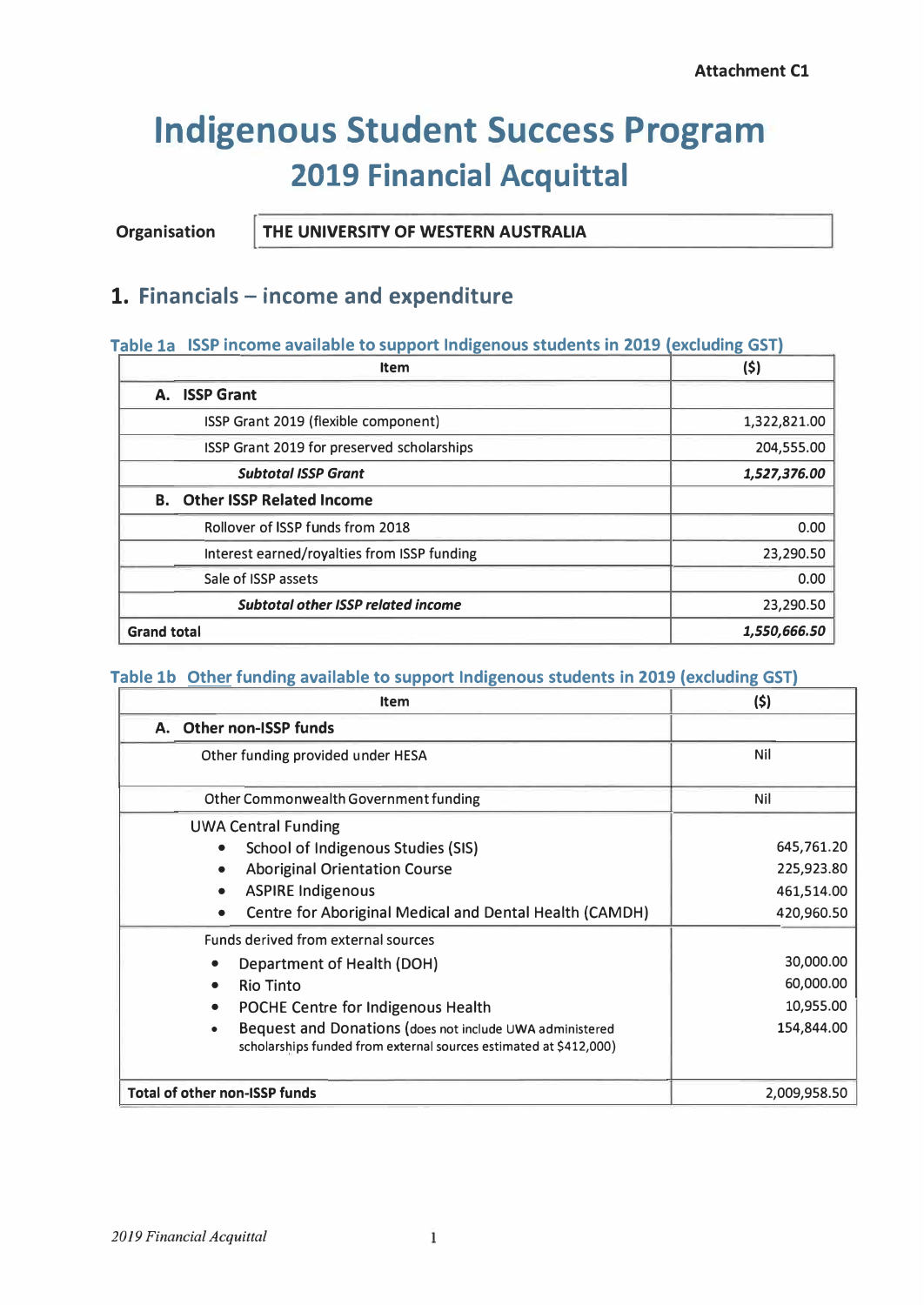| <b>Item</b>                                                                                                                                                                                                                                   | <b>Actual ISSP</b><br>(5) | <b>Estimate other</b><br>funds $(5)$ | <b>TOTAL</b><br>(5) |
|-----------------------------------------------------------------------------------------------------------------------------------------------------------------------------------------------------------------------------------------------|---------------------------|--------------------------------------|---------------------|
| Preserved scholarships                                                                                                                                                                                                                        | 62,728.00                 |                                      | 62,728.00           |
| "New" scholarships from flexible ISSP funding                                                                                                                                                                                                 | 510,500.00                |                                      | 510,500.00          |
| Scholarships - Others, scholarships from other<br>sources (does not include UWA administered scholarships<br>estimated at \$412,000)                                                                                                          |                           | 111,583.92                           | 111,583.92          |
| <b>Tutorial Assistance</b>                                                                                                                                                                                                                    | 130,502.75                |                                      | 130,502.75          |
| <b>Teaching and learning</b><br>UWA funded expenditure to deliver teaching the Aboriginal<br><b>Orientation Course</b>                                                                                                                        |                           | 225,923.80                           | 225,923.80          |
| Salaries for staff working on ISSP activities<br>Director Student Services, Academic Coordinator, Orientation<br>Coordinator, fractional Indigenous Services Officer &<br>administrative support staff                                        | 618,681.13                |                                      | 618,681.13          |
| Salaries for UWA funded positions<br>Estimated salaries for positions supporting teaching of Indigenous<br>curriculum and program strategies: PVC Indigenous Education,<br>academic and professional support staff                            |                           | 560,998.79                           | 560,998.79          |
| Salaries for UWA funded positions ASPIRE Indigenous<br>Snr Project Officer, fractional Indigenous Services Officer,<br>fractional Student Engagement Officer & student ambassadors                                                            |                           | 255,050.39                           | 255,050.39          |
| Salaries for UWA CAMDH positions<br>Academic teaching and support staff for medical students and<br>teaching of Indigenous medical curriculum calculated at 50% of<br>total salary expenditure                                                |                           | 420,960.50                           | 420,960.50          |
| Administration for staff working on ISSP activities                                                                                                                                                                                           |                           |                                      | Nil                 |
| Travel – domestic (airfares, accommodation & meals)<br>Indigenous students attendance to the National Indigenous Legal<br>Conference, Darwin                                                                                                  |                           | 5,267.15                             | 5,267.15            |
| Travel – international (airfares) (see below)                                                                                                                                                                                                 |                           |                                      | Nil                 |
| Travel - international (airfares, accommodation and<br>meals)<br>Indigenous Student Mobility Programs: Matariki Network, Queens<br>University Canada; Bali, Institute Indonesia; Peace summit of<br><b>Emerging Leaders, Bangkok Thailand</b> |                           | 54,086.27                            | 54,086.27           |
| Outreach programs<br>Student residential programs, on campus and school visits, expos,<br>promotional materials, testing costs regional students (net of<br>Abstudy claim)                                                                    | 30,413.11                 | 197,067.19                           | 227,480.30          |
| Conference fees and related costs (costs are included in<br>Student leadership and development)                                                                                                                                               |                           |                                      | <b>Nil</b>          |
| Student leadership and development<br>Student exchange and conferences (AIDA, Inaugural Indigenous<br>Women's Leadership Symposium); and direct student cost                                                                                  | 11,885.07                 | 46,820.43                            | 58,705.50           |

### Table 1c Expenditure on support for Indigenous students during 2019 (excluding GST)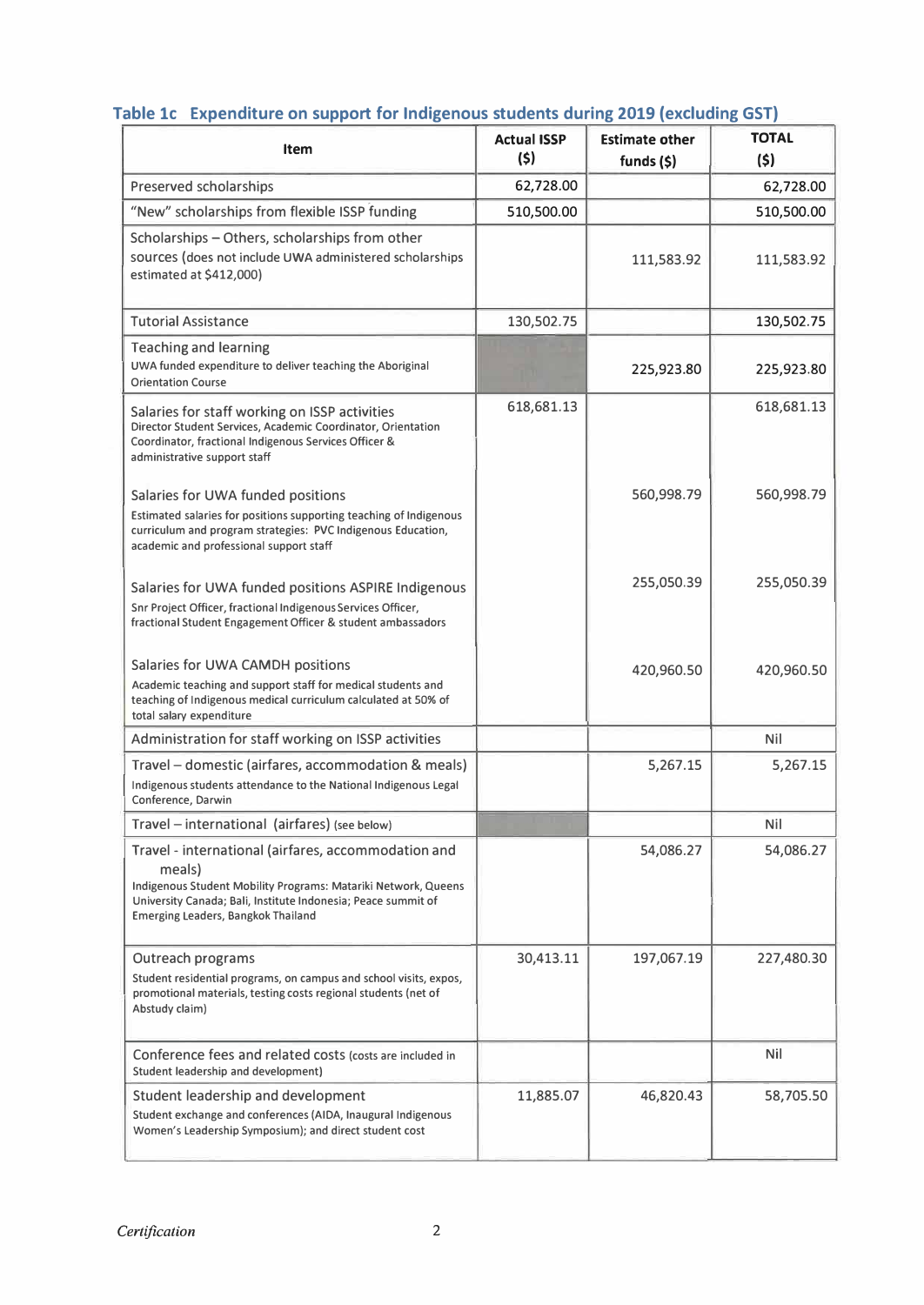| Student engagement and community events                                         | 44,129.37      | 25,409.15      | 69,538.52      |
|---------------------------------------------------------------------------------|----------------|----------------|----------------|
| Student resources, social and cultural events (hosting of                       |                |                |                |
| Indigenous Nationals), end of year student, family and community<br>celebration |                |                |                |
|                                                                                 |                |                |                |
| ISSP Asset purchases made during 2019                                           |                |                | Nil            |
| Other                                                                           |                |                | Nil            |
| A. Total Expenditure 2019                                                       | \$1,408,839.43 | \$1,903,167.58 | \$3,312,007.01 |
| B. Unexpended 2019 ISSP funds approved for rollover                             | Nil            |                |                |
| into 2020 grant year                                                            |                |                |                |
| 2019 ISSP funding committed $(A + B)$                                           |                |                |                |
| D. Other unexpended 2019 ISSP Funds to be returned                              | Nil            |                |                |
| to PM&C                                                                         |                |                |                |
| C. Unexpended 2019 preserved scholarships funds to                              | \$141,827.00   |                |                |
| be returned to PM&C                                                             |                |                |                |

# 2. Rollovers

### Table 2 Rollovers agreed

|                                             | Rolled over (\$)<br>(A) | Expended/<br>committed (\$)<br>(B) | <b>Excess to be returned to</b><br>the Department C) $(C =$<br>$A - B$ |
|---------------------------------------------|-------------------------|------------------------------------|------------------------------------------------------------------------|
| 2018 funds rolled over<br>into 2019         | NIL.                    |                                    | Nil                                                                    |
| 2019 funds agreed for<br>rollover into 2020 | <b>NIL</b>              |                                    |                                                                        |

Please provide details of rollovers outlined in Table 1d above:

- $\omega$ the expenditure of 2018 ISSP funds rolled over into 2019.
- progress towards expenditure of 2019 funds rolled over into 2020.  $\overline{\phantom{a}}$

[Please delete this box if no roll-over was agreed]

### 3. Goods and Services Tax

### Table 3 Goods and Services Tax (GST) paid under ISSP - 1 January - 31 December 2019

| 1. GST received by you in 2019 as part of the Indigenous Student Success Program funding<br>under the Higher Education Support Act 2003 |  |  | \$ Nil  |
|-----------------------------------------------------------------------------------------------------------------------------------------|--|--|---------|
| 2. GST remitted or committed for payment to the Australian Taxation Office (ATO) (in the<br>remittance instalments shown below)         |  |  | $S$ Nil |
| Amount remitted: \$<br>Amount remitted: \$<br>Amount remitted: \$                                                                       |  |  |         |
| Date remitted:<br>Date remitted:<br>Date remitted:                                                                                      |  |  |         |

### **4. ISSP Assets**

Table 4a ISSP Assets inventory

| <b>Asset Description/ category</b> | <b>Adjustable Value</b> | <b>ISSP</b><br>contribution |
|------------------------------------|-------------------------|-----------------------------|
|------------------------------------|-------------------------|-----------------------------|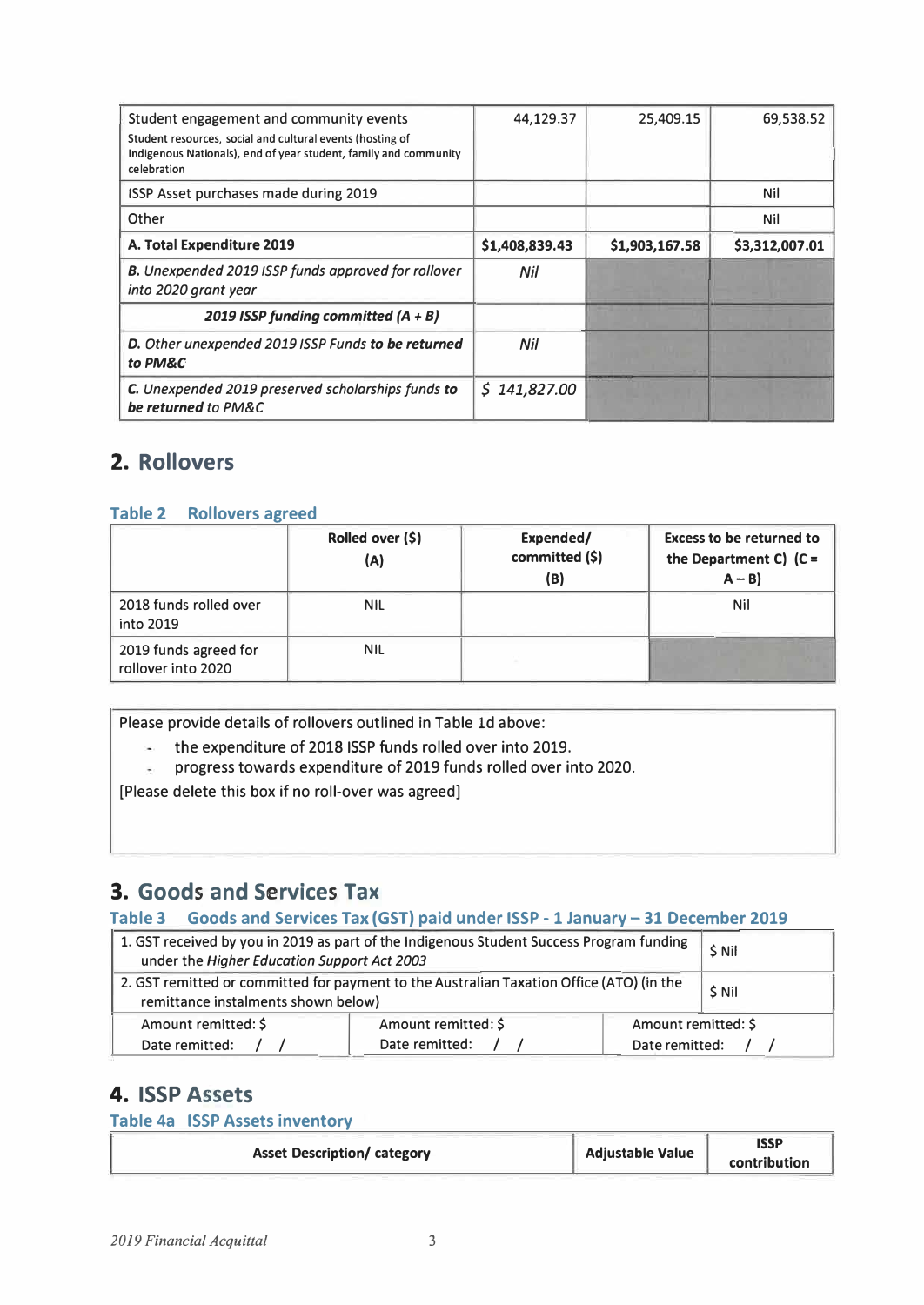| ____<br>$\sim$<br>the contract of the contract of the con-<br>________ | the contract of the contract of the contract of |  |
|------------------------------------------------------------------------|-------------------------------------------------|--|
|                                                                        |                                                 |  |

### Table 4b ISSP Assets - acquisitions and disposals during 2019

| <b>Asset Description/ category</b> | <b>Acquisitions</b><br><b>Purchase Value</b> | Disposals/<br><b>Sale Price</b> | <b>Disposals</b><br><b>Average Age</b> |
|------------------------------------|----------------------------------------------|---------------------------------|----------------------------------------|
| Nil                                |                                              |                                 |                                        |
|                                    |                                              |                                 |                                        |

# 5. Endorsement of the Financial Acquittal

| Financial Acquittal supported and initialled by: |                                   |  |  |  |  |
|--------------------------------------------------|-----------------------------------|--|--|--|--|
| Ms Leona Marquand                                |                                   |  |  |  |  |
| (Print name of relevant officer)                 |                                   |  |  |  |  |
| <b>Chief Financial Officer</b>                   |                                   |  |  |  |  |
| (Print position title)                           |                                   |  |  |  |  |
| 10 June 2020<br>(Signature and date)             |                                   |  |  |  |  |
|                                                  |                                   |  |  |  |  |
| Telephone contact: 6488 4395                     | E-mail: leanumergrand@nura.EDU.AU |  |  |  |  |

### **INDIGENOUS STUDENT SUCCESS PROGRAMME 2019 CERTIFICATION**

Complete this certification after reading the completed 2019 Performance Report and 2019 Financial Acquittal for the Indigenous Student Success Programme.

| I certify that:    |                                                                                                                                                                                                                                                                                      |  |  |  |
|--------------------|--------------------------------------------------------------------------------------------------------------------------------------------------------------------------------------------------------------------------------------------------------------------------------------|--|--|--|
| (i)                | the Institution has met the eligibility requirements of the Indigenous Student Success<br>Programme as set out in guidelines and the Higher Education Support Act 2003; and                                                                                                          |  |  |  |
| (ii)               | the 2019 Indigenous Student Success Programme Performance report presents an accurate<br>summary of the Institution's use of program funds and of other activities undertaken by the<br>Institution to improve Aboriginal and Torres Strait Islander student and staff outcomes; and |  |  |  |
| (iii)              | the 2019 Indigenous Student Success Programme financial acquittal represents a complete,<br>true and correct summary of transactions that took place during 2019 under the Indigenous<br><b>Student Success Programme; and</b>                                                       |  |  |  |
| (iv)               | Indigenous Student Success Programme Funds and any interest earned or royalties/income<br>derived from these Funds was expended on activities consistent with the Indigenous<br>Student Success Programme guidelines and the Higher Education Support Act 2003.                      |  |  |  |
| I understand that: |                                                                                                                                                                                                                                                                                      |  |  |  |